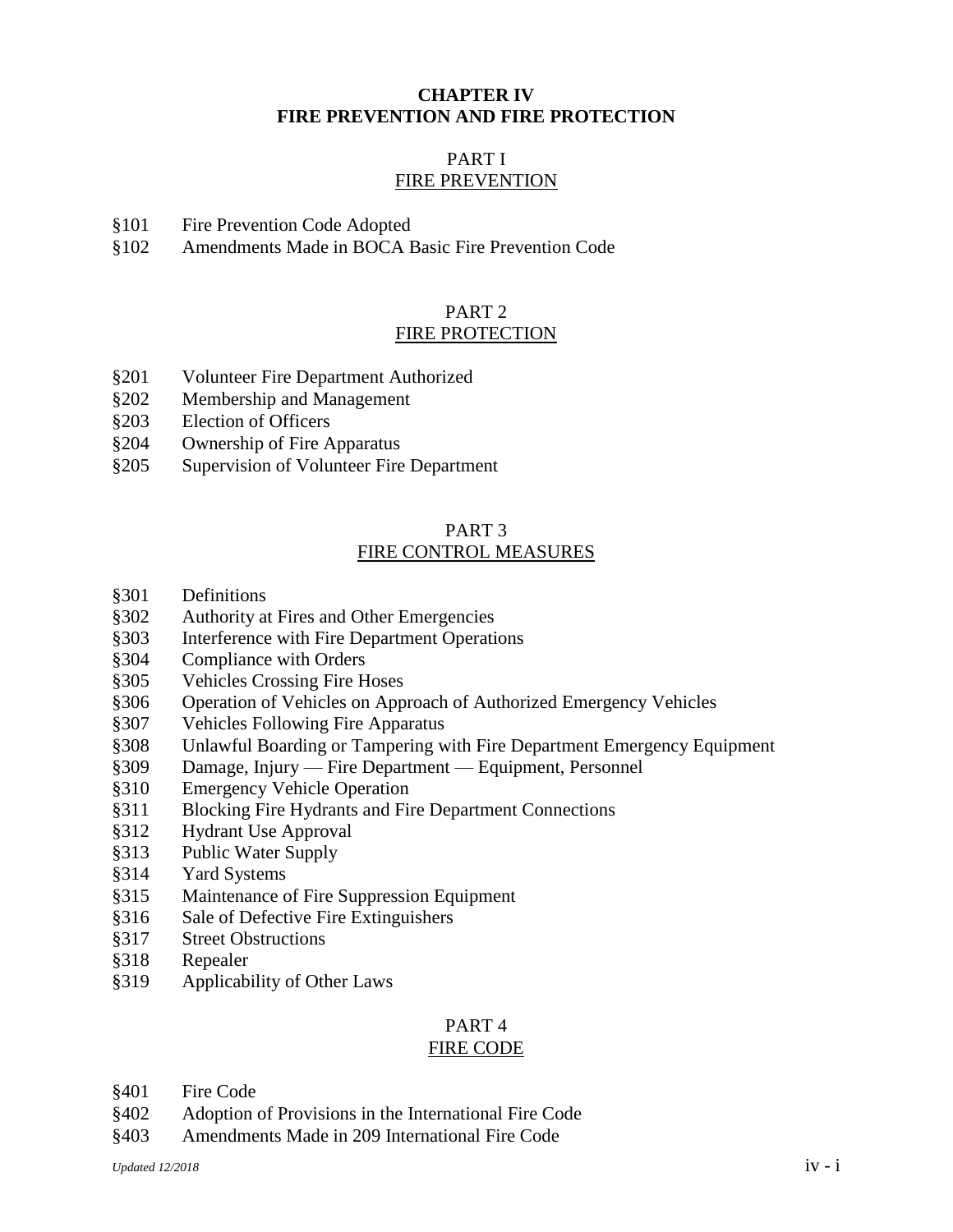#### **PART 1 FIRE PREVENTION CODE**

§101 Fire Prevention Code Adopted. In order to adopt regulations, inter alia, relative to the cause and management of fire and the prevention thereof, the Commission hereby adopts the BOCA National Fire Prevention Code of the Building Officials and Code Administrators International, Inc., Ninth Edition, 1993 (hereinafter referred to as the "Fire Prevention Code"), as fully and completely as though the said Fire Prevention Code were set forth herein at length, except and unless otherwise provided to the contrary in the statutes of the Commonwealth of Pennsylvania, the rules and regulations of the County of Allegheny, and §102 of this Chapter, in which event the contrary provisions of the said statues, rules and regulations or §102 of this chapter shall control. Copies of the Fire Prevention Code may be examined during regular business hours at the office of the Chief of the Fire Department of the Municipality at 555 Washington Road, Mt. Lebanon, Pennsylvania.

#### §102 Amendments Made in BOCA Basic Fire Prevention Code.

The Fire Prevention Code shall be amended as follows:

102.1 A new Section F-107.9 shall be added as follows:

**F-107.9 Permit fee:** Fees for permits required by this code shall be established by resolution adopted by the Mt. Lebanon Commission.

102.2 A new Section F-107.10 shall be added as follows:

**F-107.l0 Time limitation of permit**: Any permit issued by the code official pursuant to the requirements of this code shall remain in effect for a period of one year from the date of issuance.

#### **Exceptions:**

- 1. Permits issued for installation of fire protection systems shall expire after satisfactory completion of the installation.
- 2. Permits issued for operations that do not take place on a recurring basis at least monthly. Those activities include bonfires, fireworks displays, fumigation, tents and welding and cuffing. Permits of this type shall expire upon the completion of the permit required operation on a date determined by the code official, but in no case shall the permit be valid for more than one year.
- 102.3 A new Section F-107.11 shall be added as follows: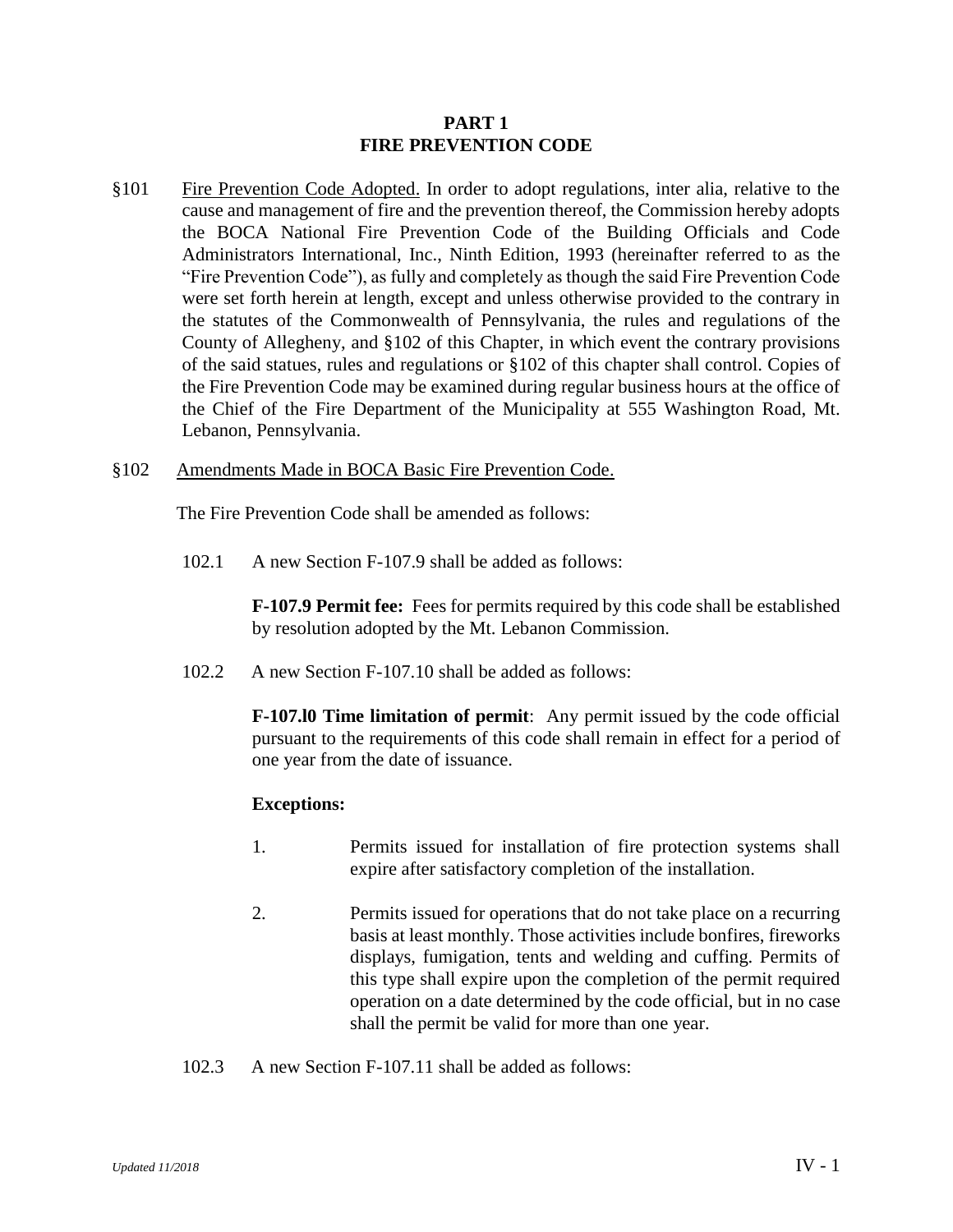**F-107.l1 Permit renewal:** In order to continue any operation for which a permit is required, the permit must be renewed on or before its expiration date.

102.4 A new Section F-107.l1.1 shall be added as follows:

**F-107.1l.1 Application for permit renewals**: Application for a permit renewal shall be made to the code official on a form provided by Mt. Lebanon.

102.5 A new Section F-107.l1.2 shall be added as follows:

**F.107.11.2 Renewal fees***:* Renewal fees shall be the same as the first time permit fees. Renewal fees shall be due and payable at the time of filing for a permit renewal.

102.6 A new Section F-107.l1.3 shall be added as follows:

**F-107.l1.3 Action on renewal application:** The code official shall examine or cause to be examined all applications for permit renewals within a reasonable time after filing. The code official shall inspect or cause to be inspected the operation for which the renewal application has been filed. If the renewal application or the operation does not conform to the requirements of this code and all pertinent laws, the code official shall reject such application in writing, stating the reasons therefore. If the code official is satisfied that the proposed work or operation conforms to the requirements of this code and all laws and ordinances applicable thereto, the code official shall issue a renewal therefore as soon as practicable.

102.7 A new Section F-107.12 shall be added as follows:

**F-107.12 Combination permits:** At the code official's discretion, a single permit may be issued for an occupancy having more than one condition or operation requiring a permit. A combination permit may be revoked by the code official if any of the operations for which the combination permit has been issued, fails to conform to the requirements of this code and all laws and ordinances applicable thereto.

102.8 A new Section F-107.12.1 shall be added as follows:

**F-107.12.l Combination permit fees:** Where a combination permit is issued covering more than one operation, the permit fee shall be that of the operation having the highest fee.

102.9 Section F-110.2 shall be amended as follows:

**P-110.2 Maintenance:** The owner of a structure shall be responsible that all equipment, systems, devices and safeguards required by this code or a previous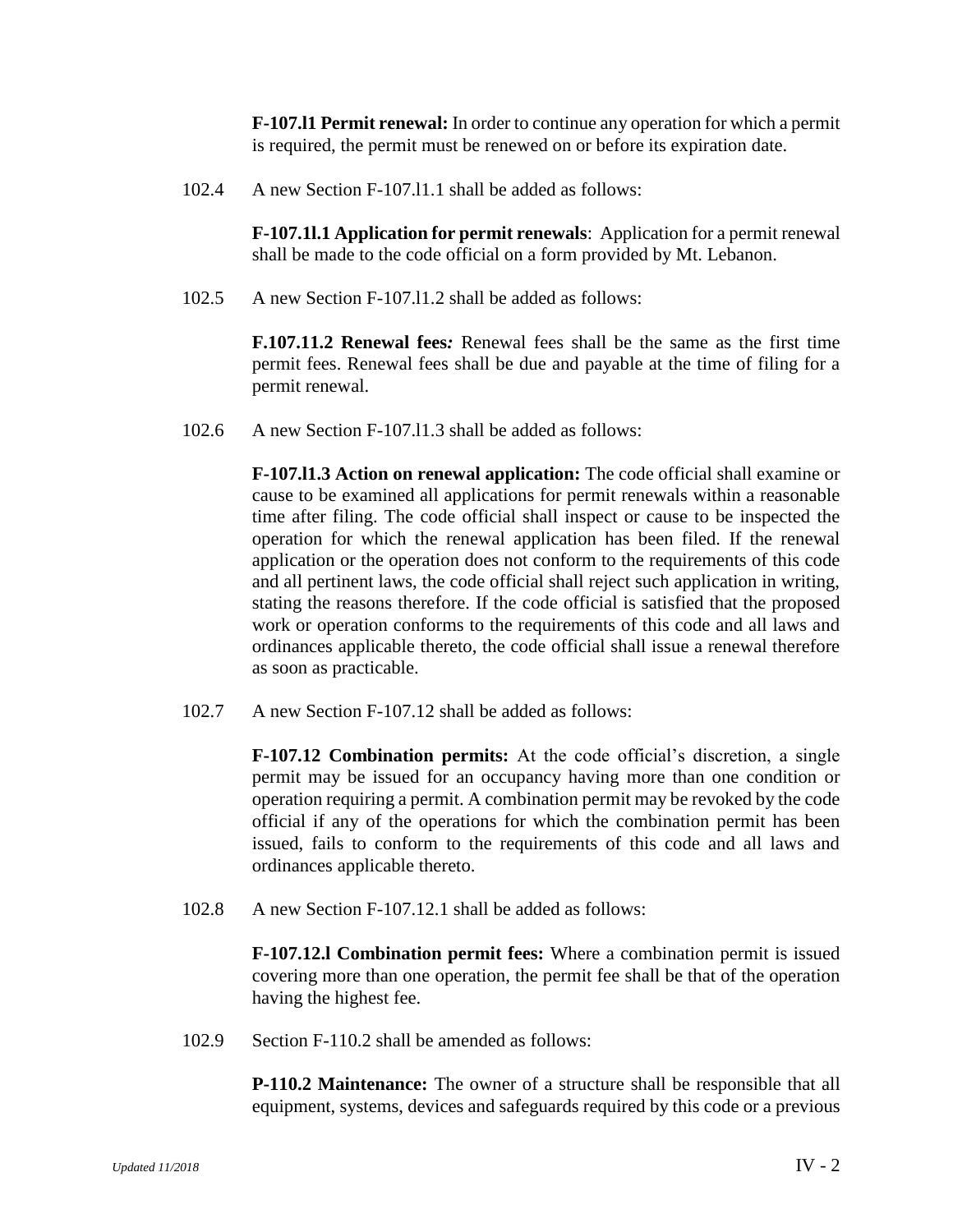statute or code for the structure or premises when erected or altered shall be maintained in good working order. The requirements of this code are not intended to provide the basis for removal or abrogation of fire protection and safety systems and devices in existing structures.

102.10 Section F-112.3 shall be amended as follows:

**F-112.3 Penalty for violations:** Any person, unincorporated association or corporation who or which shall violate any of the provisions of this code or fail to comply with any order issued pursuant to any section thereof shall be guilty of a summary offense and upon conviction thereof be punished by a fine of not more than \$1,000.00. In default of payment of the fine, such person, the members of such unincorporated association or the owners of such corporation shall be liable to imprisonment for not more than 30 days in the Allegheny County jail. Each day that a violation continues after due notice has been served shall be deemed a separate offense.

102.11 Sections F- 113.1 through F- 113.7 inclusive shall be deleted in their entirety and shall be replaced by a new Section F-113.1 as follows:

> **F-113.l Appeal from code officials actions:** Any owner or person who is aggrieved with the ruling or decision of the code official in any matter relative to the interpretation or enforcement of any of the provisions of this fire prevention code, may appeal such decision or interpretation to the Mt. Lebanon Board of Appeals in accordance with the Mt. Lebanon Code Chapter I, §128, and the bylaws of such board. The decisions of the Board of Appeals shall be subject to the appropriate appeal procedures as provided by law.

102.12 Section F-3 11.1 shall be amended as follows:

**F-311.l Designation:** The code shall require and designate public or private fire lanes as deemed necessary for the efficient and effective operation of fire apparatus. Fire lanes shall have a minimum width of 18 feet, shall be able to withstand live loads of fire apparatus and shall have a vertical clearance of at least 13 feet 6 inches (4118mm).

102.13 Section F-3 11.2 shall be amended as follows:

**F-311.2 Obstructions:** Designated fire lanes shall be maintained free of obstructions and vehicles and shall be marked as stipulated in NFiPA 1, Section 3-5.4 as listed in Chapter 44.

102.14 Section F-312.2 shall be amended as follows: **F-312.2 Prohibited areas:** Smoking shall be prohibited where conditions are such as to make smoking a hazard, including: areas of piers, wharves,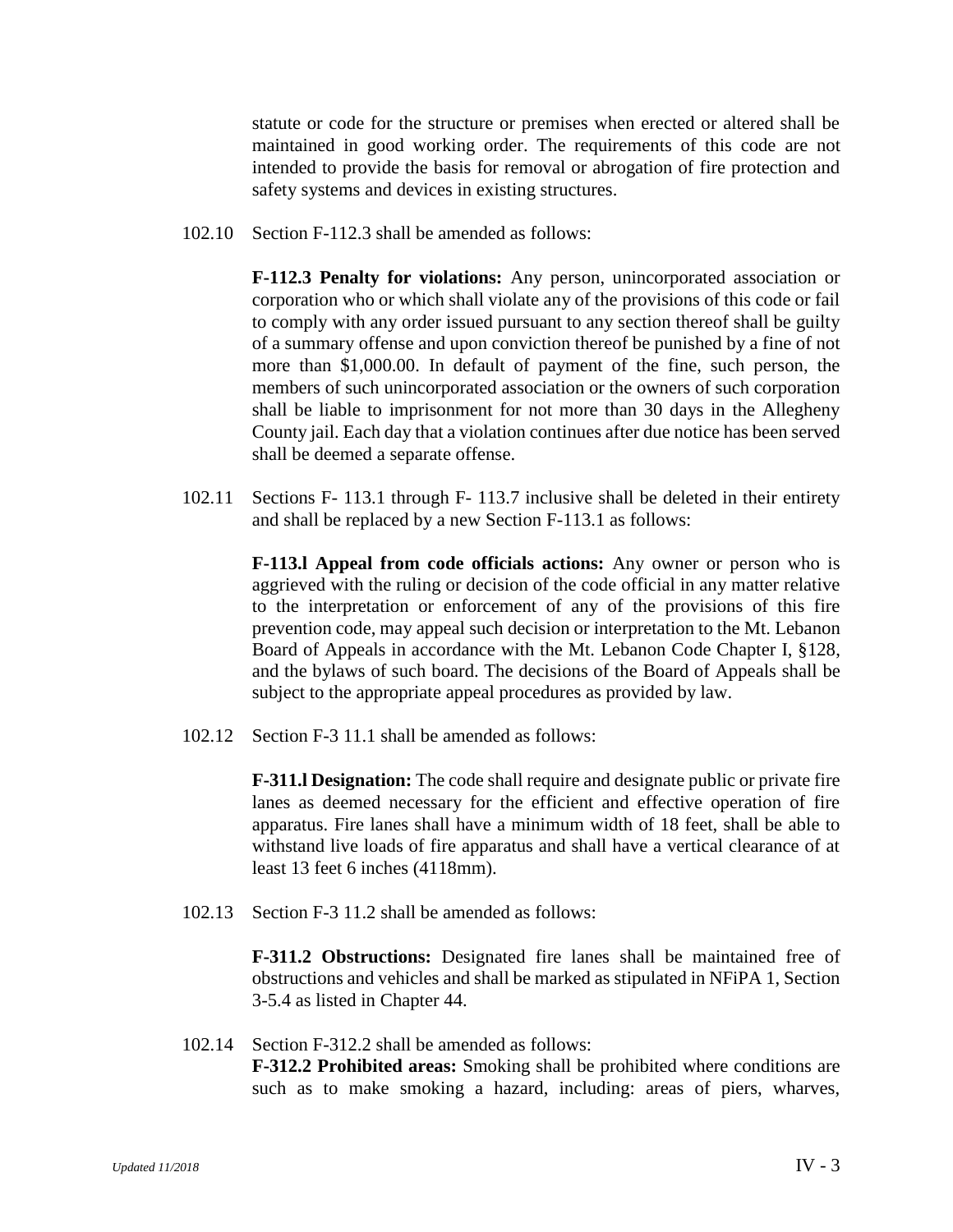warehouses, stores, industrial plants, institutions, schools, assembly occupancies, elevators, spaces where combustible materials are stored or handled and other locations as determined by the code official.

102.15 A new Section 316.0 shall be added as follows:

#### **F-316.0 INSIDE STORAGE**

102.16 A new Section 316.1 shall be added as follows:

**F-316.l General:** The storage of flammable or combustible material shall be confined to approved areas.

102.17 A new Section F-316.2 shall be added as follows:

**F-316.2 Arrangement:** Storage in buildings shall be orderly and arranged so as to provide clear aisleways or access to all portions of the storage area. Storage shall be no higher than 18 inches (485mm) below the lowest ceiling member or sprinkler heads which ever is lower.

102.18 A new Section F-3 16.3 shall be added as follows:

**F-316.2 Service equipment:** A minimum clear area of 3 feet (9 15mm) shall be maintained around all building service equipment, including electric panels, gas shutoffs, water shutoffs, transformers, fire protection system equipment and telecommunications equipment. Aisleways or clear access must be maintained to all service equipment.

102.19 A new Section F-406.0 shall be added as follows:

#### **F-406.0 TORCHDOWN ROOFING**

102.20 A new Section F-406.l shall be added as follows:

**F-406.l General:** Any person utilizing a torch or other flame producing device for the application and/or removal of roofing or other materials to a structure shall provide at least one portable fire extinguisher with a minimum 4A rating, two fire extinguishers with a minimum 2A rating each or a water hose connected to the water supply on the premises where the work is being performed. All required extinguishers must be located on the roof in close proximity to the work being performed while roofing operations are ongoing and during the 1 hour post work waiting period. In addition, an extinguisher with a minimum 40 B rating shall be provided. In all cases the person doing the burning shall remain on the premises 1 hour after the torch or flame producing operations have ended for the day.

102.21 A new Section F-406.2 shall be added as follows: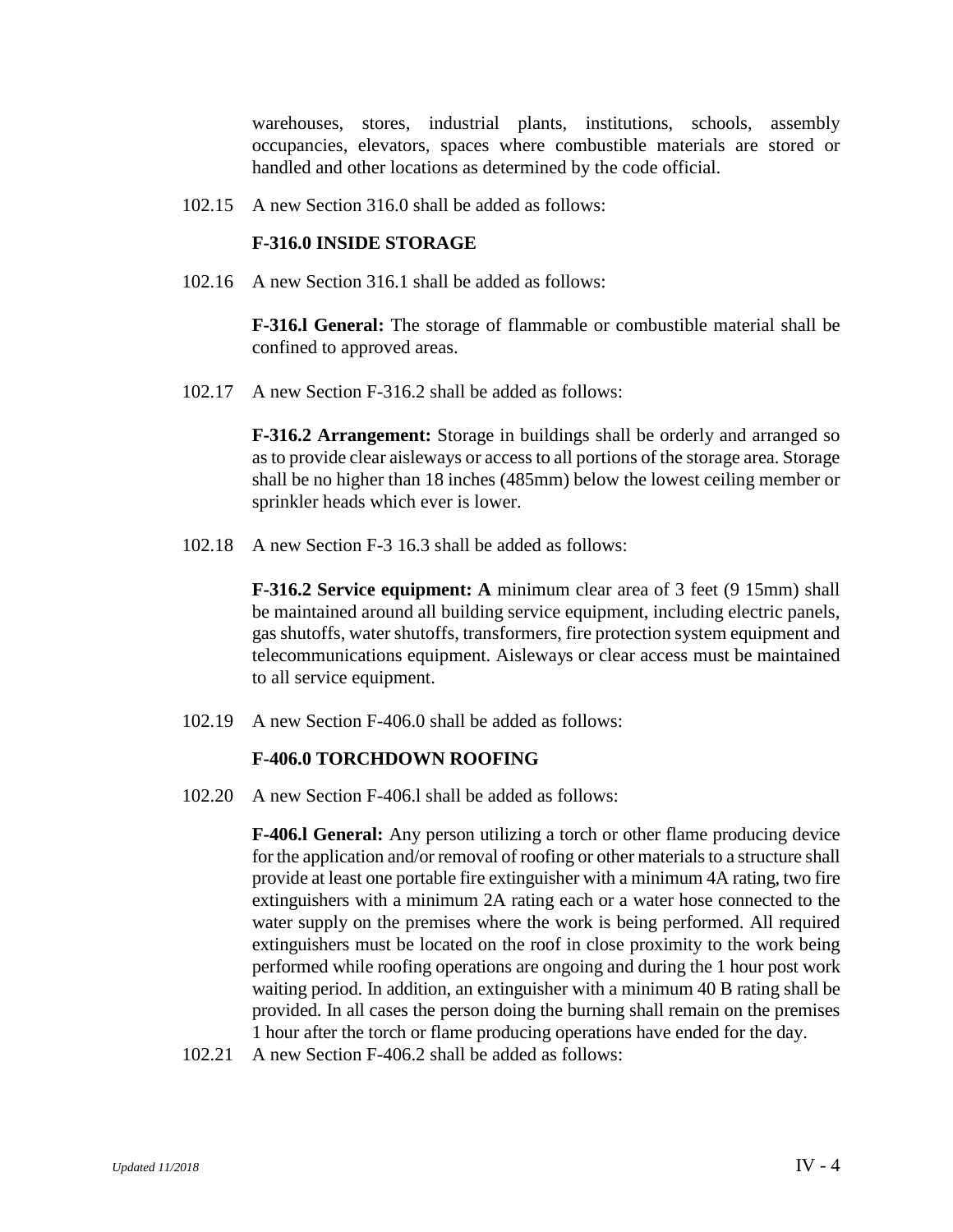**F-406.2 Permit: A** permit shall be secured from the code official prior to the utilization of a torch or flame-producing device for the application or removal of roofing or other materials.

102.22 Section F-501.2 shall be amended as follows:

**F-501.2 Installations**: Before any fire alarm, detection or fire suppression system is installed, enlarged, extended or otherwise modified, a permit shall be obtained from the code official. Construction documents shall be reviewed by the code official prior to the issuance of the permit.

102.23 Section F-501.4 shall be deleted in its entirety and a new Section F-501.4 shall be added as follows:

> **F-501.4 Penodic test frequency:** All fire protection systems shall be inspected and/or operated in accordance with NFiPA 25 as listed in Chapter 44, at intervals not exceeding those listed in Table F-501.4.

| <b>Table F-501.4</b>                       |            |
|--------------------------------------------|------------|
| <b>System</b>                              | Frequency  |
| Fire pumps                                 | Monthly    |
| Automatic detection systems                | Monthly    |
| Fire protective signaling systems          | Monthly    |
| Sprinkler system flow test                 | Annually   |
| Standpipe system flow test                 | Five years |
| <b>Emergency generators</b>                | Monthly    |
| Emergency lighting                         | Monthly    |
| Exit lighting                              | Monthly    |
| Smoke control systems                      | 6 months   |
| Range hood suppression systems             | 6 months   |
| Smoke vents                                | Annually   |
| Automatic fire doors                       | Annually   |
| Carbon dioxide systems                     | Annually   |
| Halon systems                              | Annually   |
| Single or multiple station smoke detectors | Monthly    |
| Fire extinguishers                         | Annually   |
| Other fire protection systems              | Annually   |

Any person or persons performing inspections or tests on fire protection systems shall have received instruction in the proper operation and test procedures for the fire protection systems undergoing inspection. Upon request by the code official, evidence of said instruction shall be provided to the code official.

102.24 Section F-503.5 shall be amended as follows: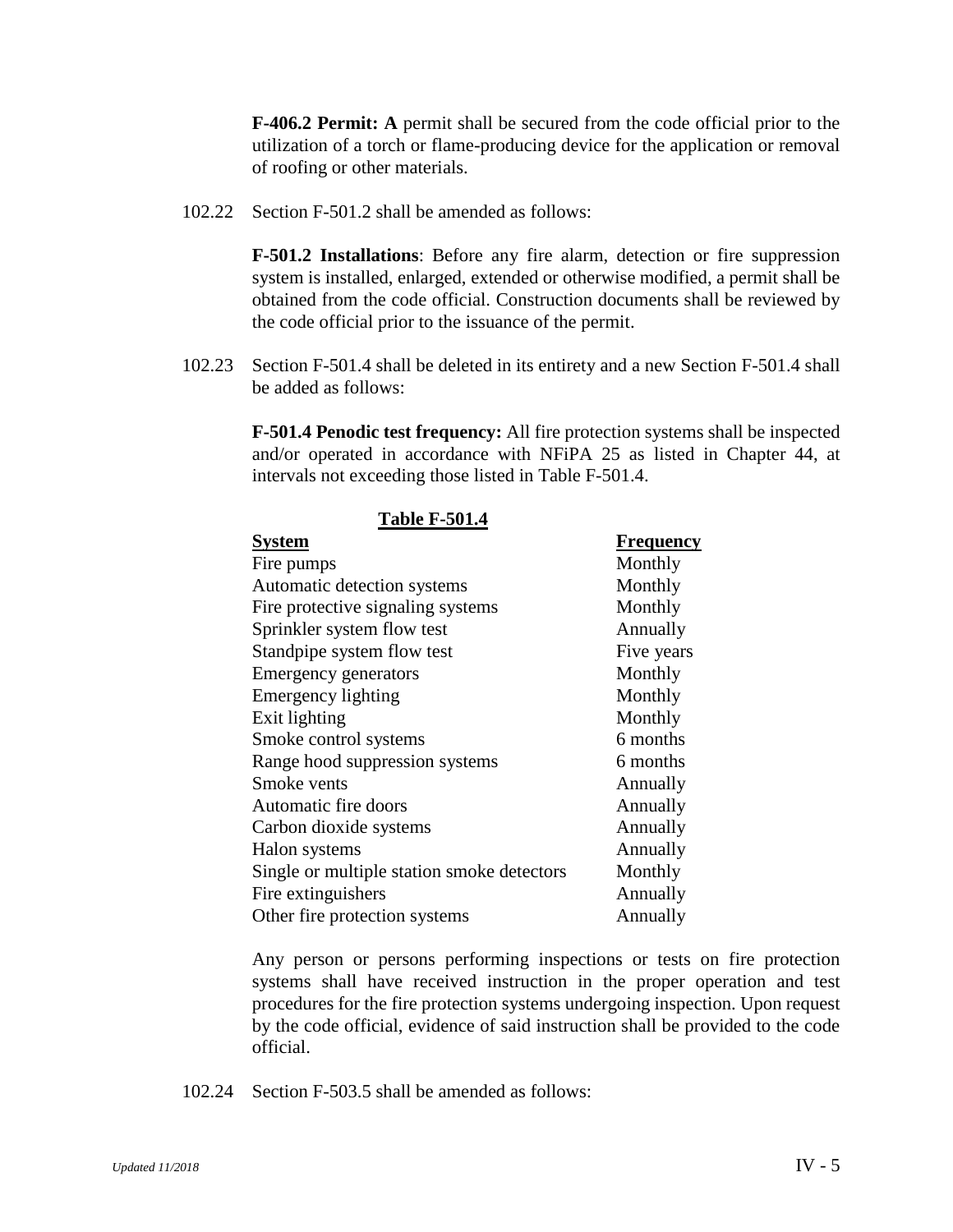**F-503.5** All occupancies in Use Groups A-1, A-2, A-3, A-4, E, I-1, I-2, I-3, R-1 and R-2 shall be equipped with a fire protective signaling system in accordance with the building code listed in Chapter 44.

**Exception:** Existing approved systems.

102.25 A new Section F-503.7 shall be added as follows:

**F-503.7 Automatic detection:** Existing buildings of Use Groups A-1, A-2, A-3, A-4, I-1, I-2, I-3, R-1 or R-2 shall install an automatic fire detection system in accordance with the building code listed in Chapter 44.

102.26 Section F-518.2 shall be amended as follows:

**F-518.2 Where required:** A portable fire extinguisher shall be installed in the following locations in accordance with NFiPA 10 listed in Chapter 44.

- 1. In all occupancies in Use Groups A-1, A-2, A-3, B, E, I-1, I-2, M, R-1, R-2 and H.
- 2. In all areas containing commercial kitchen exhaust hood systems.
- 3. In all areas where fuel is dispensed.
- 4. In all areas where a flammable or combustible liquid is used in the operation of spraying, coating or dipping.
- 5. In all occupancies in Use Group I-3 at staff locations. Access to portable fire extinguishers shall be permitted to be locked.
- 6. On each floor of structures under construction, except occupancies in Use Group R-3.
- 7. In any laboratory, shop or other room of similar purpose.
- 8. Where required by the sections indicated in Table F-S 18.2 for various operations, processes, structures and areas.

## **Table F-S 18.2**

#### **102.O.l Additional Required Portable Fire Extinguishers**

| <b>Section</b> | <b>Subject</b>                           |
|----------------|------------------------------------------|
| $F-306.5.1$    | Motorized parade floats                  |
| $F-315.5$      | Construction, alterations, demolition of |
|                | structures                               |
| $F-403.7$      | Open burning                             |
| $F-404.1$      | Open-flame paint removal                 |
|                |                                          |
| <b>Section</b> | <b>Subject</b>                           |
| $F-405.3$      | Asphalt (tar) kettle                     |
| $F-406.1$      | Torchdown roofing                        |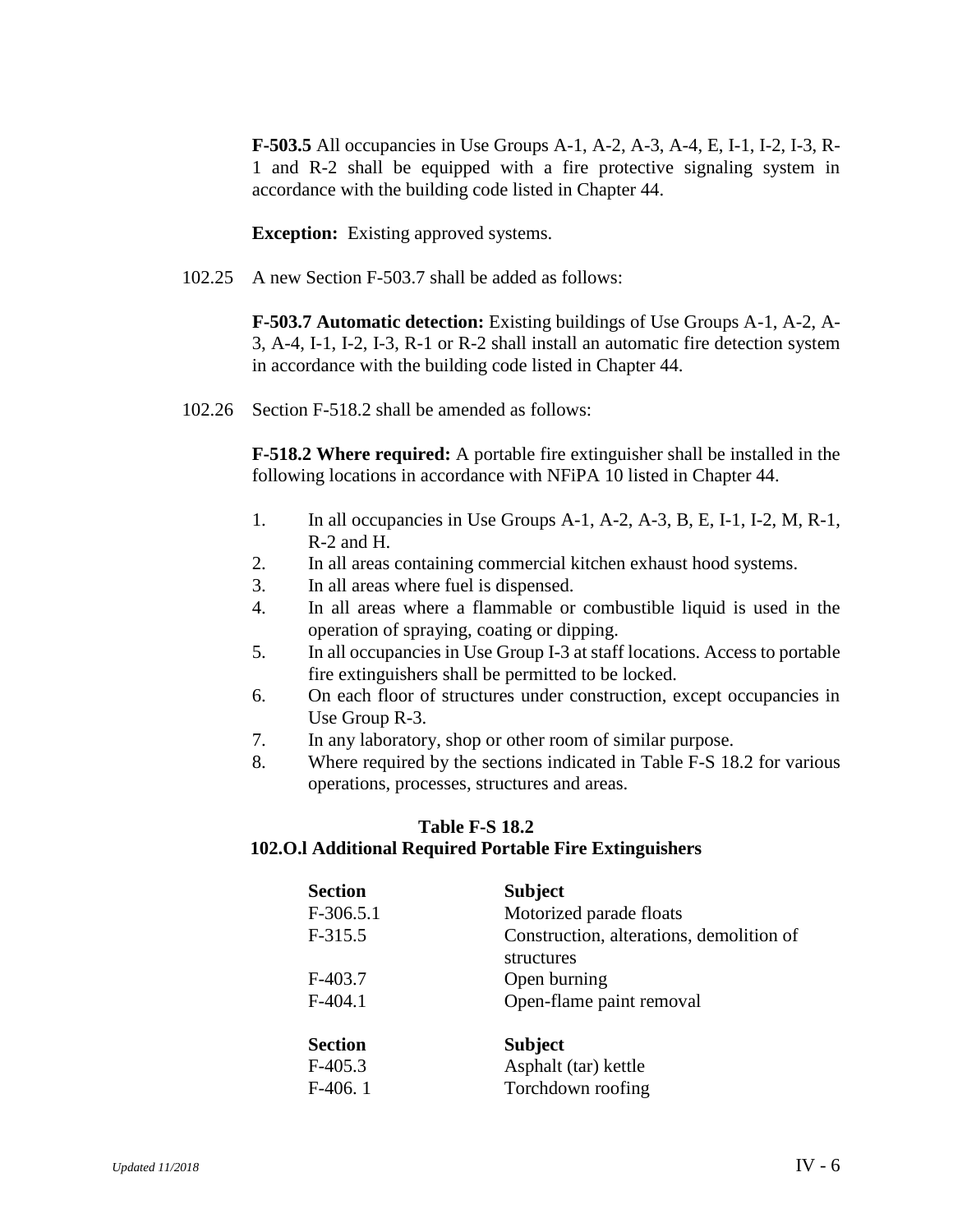| <b>Section</b> | <b>Subject</b>                             |
|----------------|--------------------------------------------|
| $F-805.2$      | Aircraft towing vehicle                    |
| $F-805.2.1$    | Aircraft welding apparatus                 |
| $F-805.3$      | Aircraft refueler                          |
| $F-805.4.1$    | Aircraft service areas (low hose flow)     |
| F-805.4.2      | Aircraft service areas (medium hose flow)  |
| $F-805.4.3$    | Aircraft service areas (high hose flow)    |
| F-805.4.4      | Helistops                                  |
| F-1104.1       | Dry cleaning plants                        |
| F-1104.2       | Dry cleaning rooms                         |
| F-1304.8       | Spray finishing                            |
| F-1305.8       | Dip tanks                                  |
| $F-1602.7$     | Lumber yards                               |
| $F-1603.3$     | Woodworking machines                       |
| F-1804.1       | Oil and gas wells                          |
| F-1902.3       | Organic coating area                       |
| $F-2002.6$     | Tents and air-supported structures         |
| F-2204.3       | Welding or cutting operations and portable |
|                | welding carts                              |
| $F-2905.3$     | Vehicles for cryogenic liquids             |
| F-3005.12.1    | Vehicles for explosives (small trucks)     |
| F-3005.12.2    | Vehicles for explosives (large trucks)     |
| F-3206.9       | Service stations                           |
| F-3209.1       | Interior flammable or combustible liquid   |
|                | storage rooms                              |
| F-3209.2       | Flammable or combustible liquid storage    |
|                | areas                                      |
| F-3210.1.2     | Vehicles for flammable or combustible      |
|                | liquid or asphalt                          |

102.27 Chapter 9 shall be amended as follows:

#### **BOWLING AND AMUSEMENT DEVICE ESTABLISHMENTS**

102.28 A new Section F-903.0 shall be added as follows:

#### **F-903.0 AMUSEMENT DEVICES**

102.29 A new Section F-903.1 shall be added as follows:

**F-903.1 Permit required:** A permit shall be obtained from the code official by any occupancy maintaining for public use one or more amusement devices. Any such devices shall not be installed, operated or offered for use without said permit.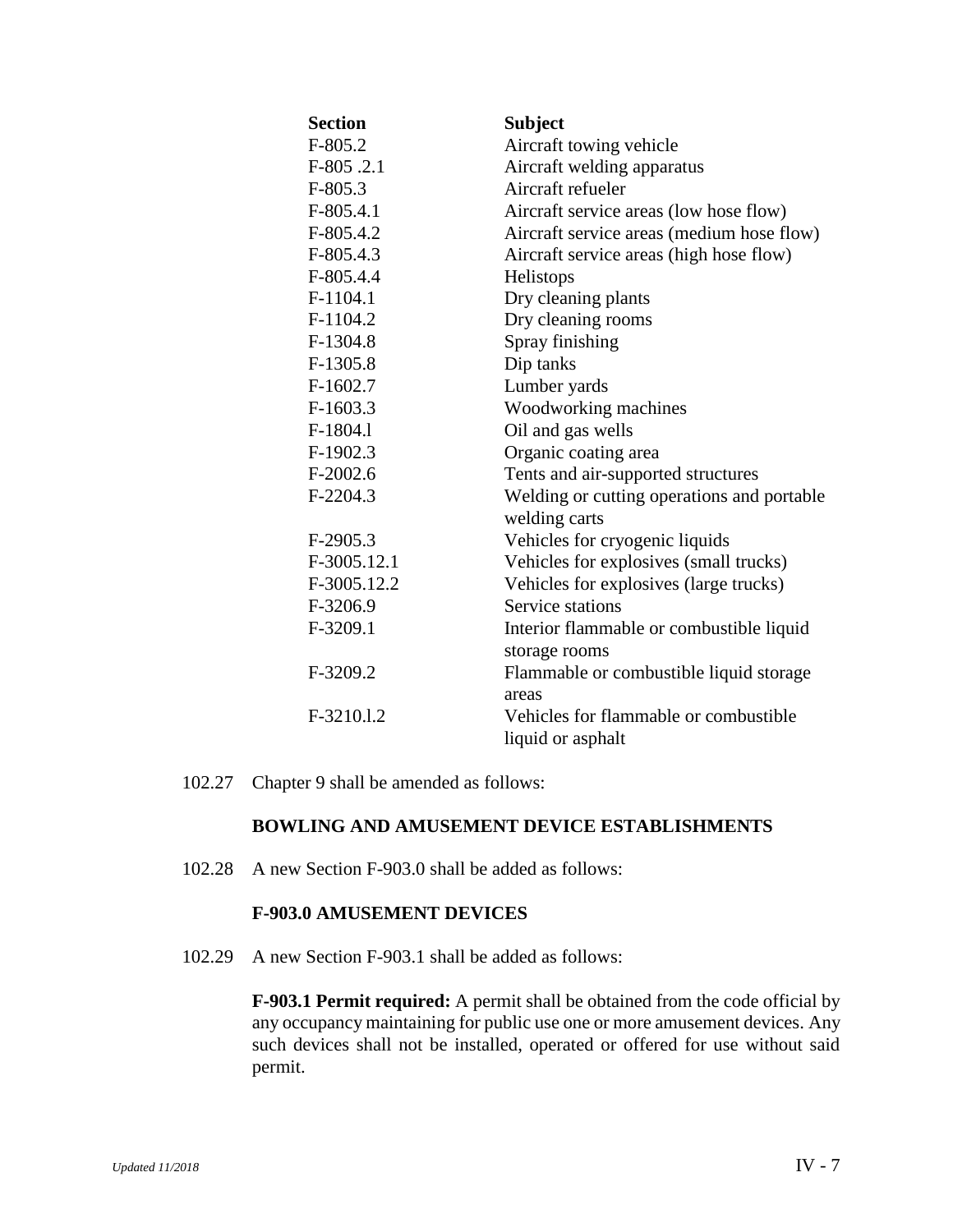102.30 A new Section F-903.2 shall be added as follows:

**F-903.2 Electrical:** The electrical connection for each amusement device shall comply with all requirements of the device manufacturer and the National Electrical Code.

102.31 A new Section F-903.3 shall be added as follows:

**F-903.3 Clearance:** The clearance on all non-player sides of an amusement device shall comply with the device manufacturer's installation requirements.

102.32 A new Section F-903.4 shall be added as follows:

**F-903.4 Player Clearance:** A clear floor area shall be maintained at the amusement device access point or player side. This space shall be measured the full dimension of the amusement device on the access point side or player side and extend out from the device no less than 36 inches as illustrated in Appendix B.

102.33 A new Section F-903.5 shall be added as follows:

**F-903.5 Aisles**: In each room or space where amusement devices are located, the arrangement of devices shall be such as to provide clear access by aisles to each egress door. Aisles leading directly to an egress door shall not have less than 44 inches clear width. Aisles shall not be obstructed by any permanent object or moveable objects such as chairs tables or other objects. The required aisle and required player clearance shall not overlap. See Appendix B.

102.34 A new Section F-2321.0 shall be added as follows:

#### **SECTION F-2321.0 REMEDIATION**

102.35 A new Section F-2321.1 shall be added as follows:

**F-2321.l General:** The Municipality through its various emergency services hereby is authorized to clean up or abate, or cause to be cleaned up or abated the effects of any hazardous materials or substances deposited upon or into properties or facilities within the municipal boundaries of the Municipality or having a direct or identifiable effect on persons or property within said municipal boundaries, including but not limited to traffic control, evacuation, relocation, substance monitoring, establishment of medical care facilities and all other costs incurred in the mitigation of the emergency situation; and any person, unincorporated association or corporation who substantially contributed to such a deposit, either directly, indirectly, and either intentionally, negligently or accidentally, shall be liable for all costs incurred by the Municipality as a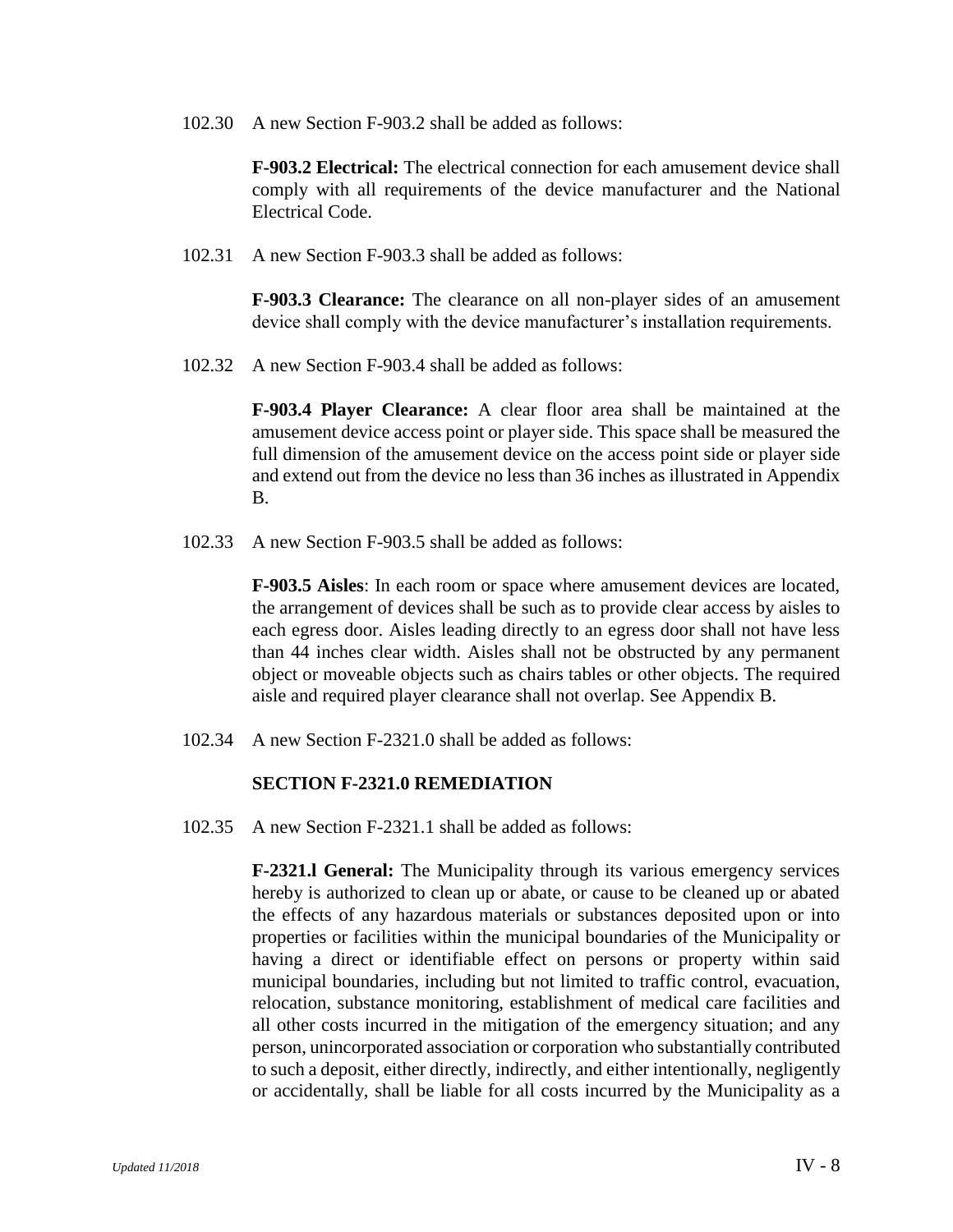result of such clean up or abatement activity. The remedy provided by this section shall be in addition to any other remedies provided by other laws or ordinances of the Commonwealth of Pennsylvania and the Municipality.

**Exception:** No liability shall be imposed under this section for such materials in "household quantities" as defined by the Environmental Protection Agency or the Pennsylvania Department of Environmental Resources, unless the incident is of an extraordinary nature requiring mass evacuation or other largescale emergency services response effort.

102.36 A new Section F-2321.2 shall be added as follows:

**F-2321.2 Definition:** For the purpose of this section, "hazardous materials or substances" shall be defined as any substances or materials in **a** quantity or form which, in the determination of the Emergency Management Coordinator or his authorized representative, poses an unreasonable or imminent risk to the life, health or safety of persons or property or to the ecological balance of the environment, and shall include, but not be limited to, such substances as explosives, radioactive materials, petroleum products, gases, poisons, etiologic agents, flammables, corrosives or materials listed in the Hazardous Substances list of the Pennsylvania Department of Labor and Industry.

102.37 A new Section F-2321.3 shall be added as follows:

**F-2321.3 Cost recovery:** For the purposes of this section, costs incurred by the Municipality of Mt. Lebanon for which it shall be reimbursed include, but are not limited to, the following: Actual labor cost of fire, police, emergency medical services and other municipal personnel, including worker's compensation benefits, fringe benefits, administrative overhead, cost of equipment operation, cost of special fire extinguishing agents used and cost of any contracted labor and materials.

Upon written request, a written accounting of itemized charges will be made available to the party being held liable for the cost recovery.

Any person disputing the charges assessed by the Municipality pursuant to Section F-2321.1, F-2321.2 and F-2321.3 may request that the dispute be submitted to arbitration with the American Arbitration Association ("AAA"), Pittsburgh, Pennsylvania office, pursuant to AAA rules applicable to such disputes. Costs for said arbitration shall be equally borne by the parties thereto. The decision of the arbitrator(s) shall be final and binding upon the parties.

102.38 Section F-3001.3 shall be deleted in its entirety and replaced with a new Section F-3001.3 as follows: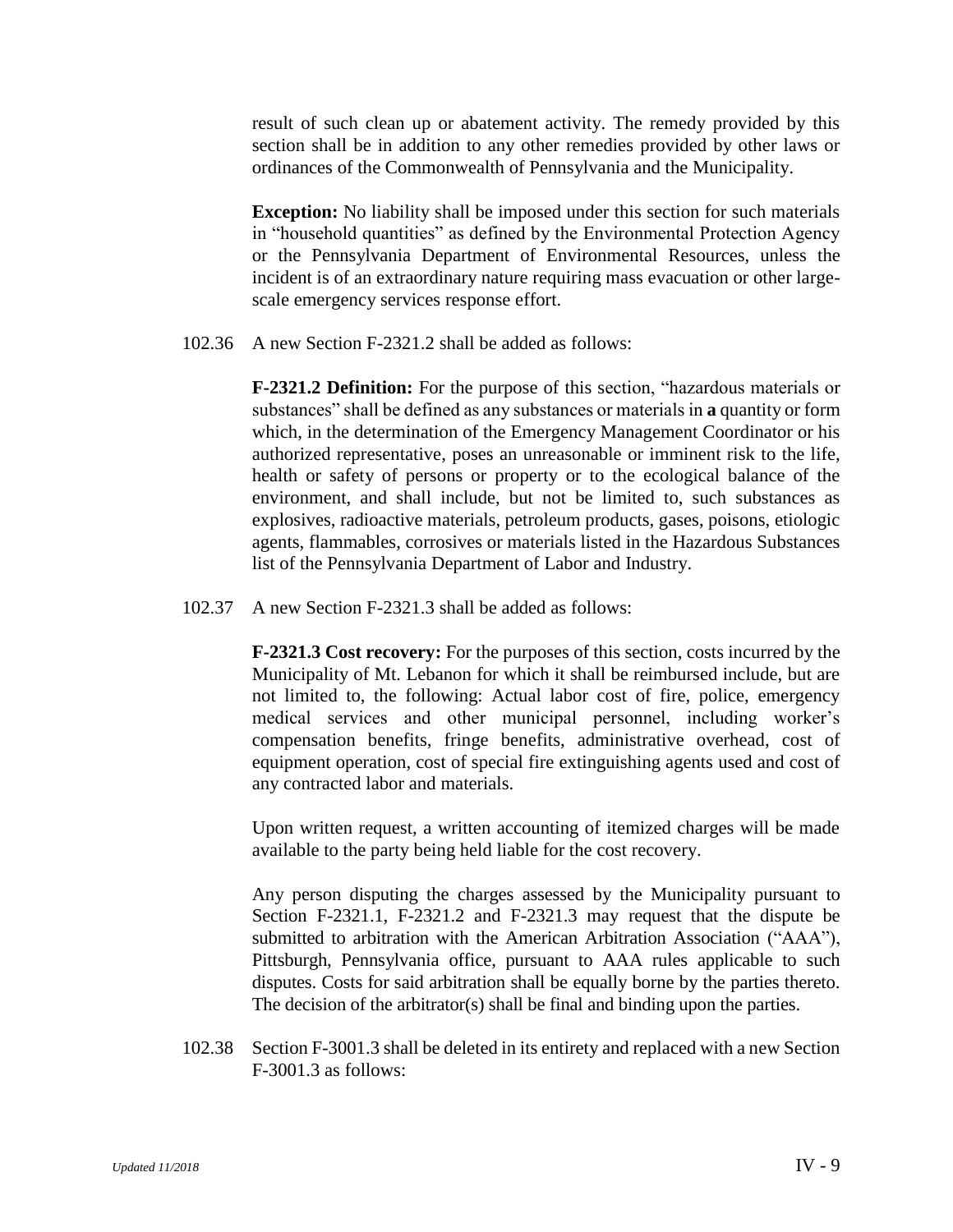**Section F-3001.3 Bond required for blasting:** Before a permit to do blasting is issued as required under Section F-2600.2, the applicant for such permit shall file a bond with or furnish a certificate of insurance to Mt. Lebanon establishing minimum liability limits of five million dollars (\$5,000,000) property damage coverage and five million dollars (\$5,000,000) personal injury coverage. These limits must be per occurrence. The Code Official may require additional coverage as is deemed necessary to secure sufficient protection for the community and its residents, based on estimates of the risk and amount of potential damage.

102.39 Section F-3 103.4 shall be deleted in its entirety and replaced with a new Section F-3103.4 as follows:

> **F-3103.4 Bond for Display:** Before a permit is issued to display, sell or discharge fireworks, as required under Section F-2700.2, the applicant for such permit shall file a bond with or furnish a certificate of insurance to Mt. Lebanon establishing minimum liability limits of five million dollars (\$5,000,000) property damage coverage and five million dollars (\$5,000,000) personal injury coverage.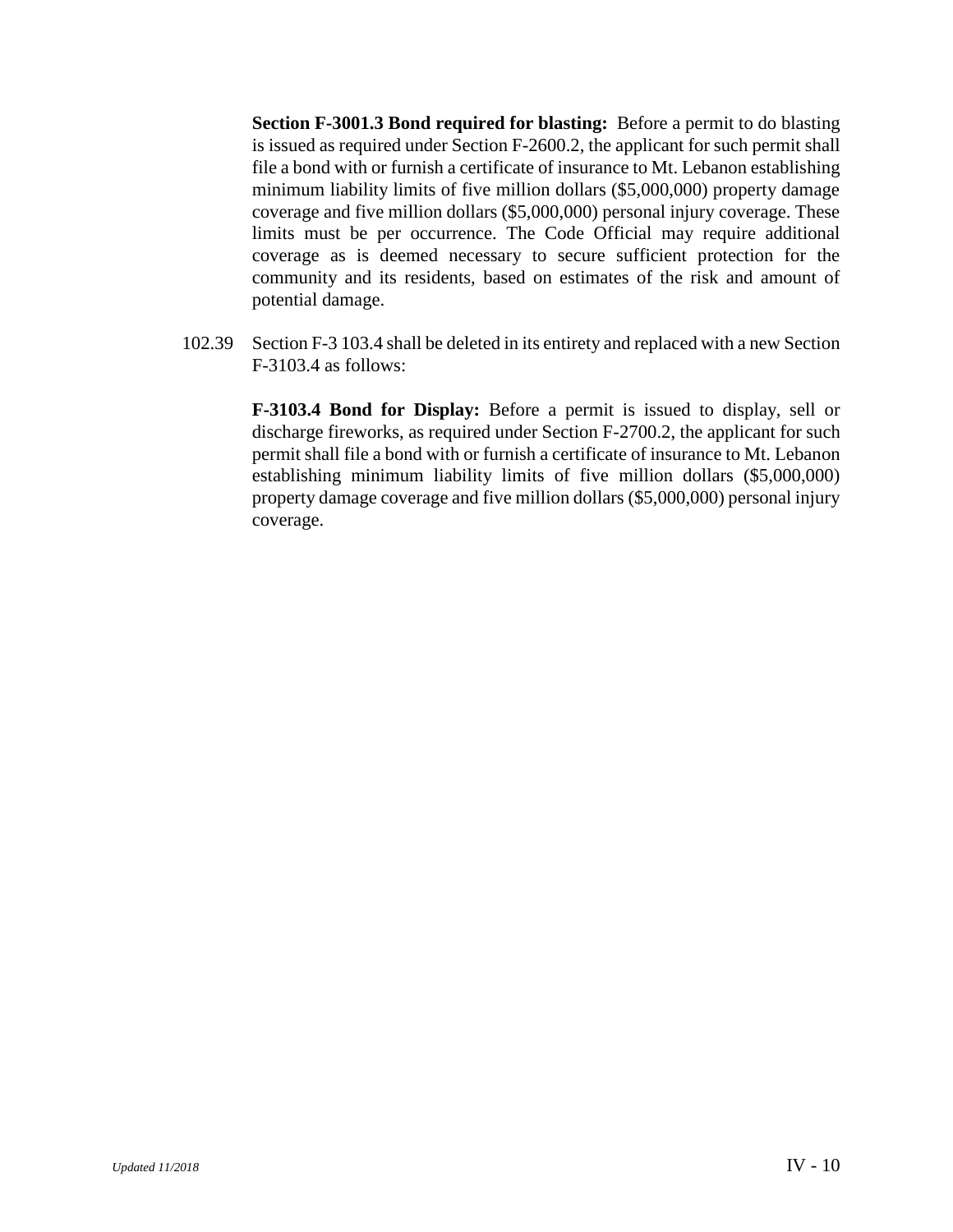#### **PART 2 FIRE PROTECTION**

- §201 Volunteer Fire Department Authorized. The Municipality hereby authorizes and directs the maintenance of a Volunteer Fire Department to supplement the efforts of the Mt. Lebanon Fire Department ("Fire Department").
- §202 Membership and Management. The Volunteer Fire Department shall be comprised of three membership groups: active, support services and retired. For the purpose of determining the membership of the said Volunteer Fire Department and for the management and government of the same and the individual members thereof, the following rules and regulations are hereby established:
	- 202.1 Active Members. The Active Members group shall be limited to not more than fifty (50) residents of the Municipality over the age of eighteen (18) years. A change of residence from the Municipality of Mt. Lebanon shall constitute a forfeiture of Active Membership in the Volunteer Fire Department, except where (1) an Active Member of the Volunteer Fire Department is absent by reason of active service with the Armed Services of the United States of America to fulfill the Member's military obligation; or (2) a maximum of six (6) Regular Members who no longer reside in the Municipality of Mt. Lebanon may, with the approval of the Fire Chief and the Board of Directors of the Volunteer Fire Department, maintain Regular Membership, provided that each such Member:
		- 202.1.1 before residing outside of the Municipality of Mt. Lebanon has notified the Chief and the Board President, in writing, of the member's request to maintain Regular Membership and has received approval from the Board and the Chief;
		- 202.1.2 has completed a minimum of two (2) years of Regular Membership;
		- 202.1.3 has obtained Pro Board/IFSAC Firefighter II certification;
		- 202.1.4 resides within twelve (12) air miles of the Mt. Lebanon Public Safety Building; and
		- 202.1.5 continues to meet all call and drill attendance requirements and all other requirements of Regular Membership.
	- 202.2 Support Services Members. The Support Services Members group shall be limited to ten (10) in number and restricted to Active Members who qualify for the Retired Members group but who have decided not to apply for Retired Member status but to continue to serve the Municipality by supplementing the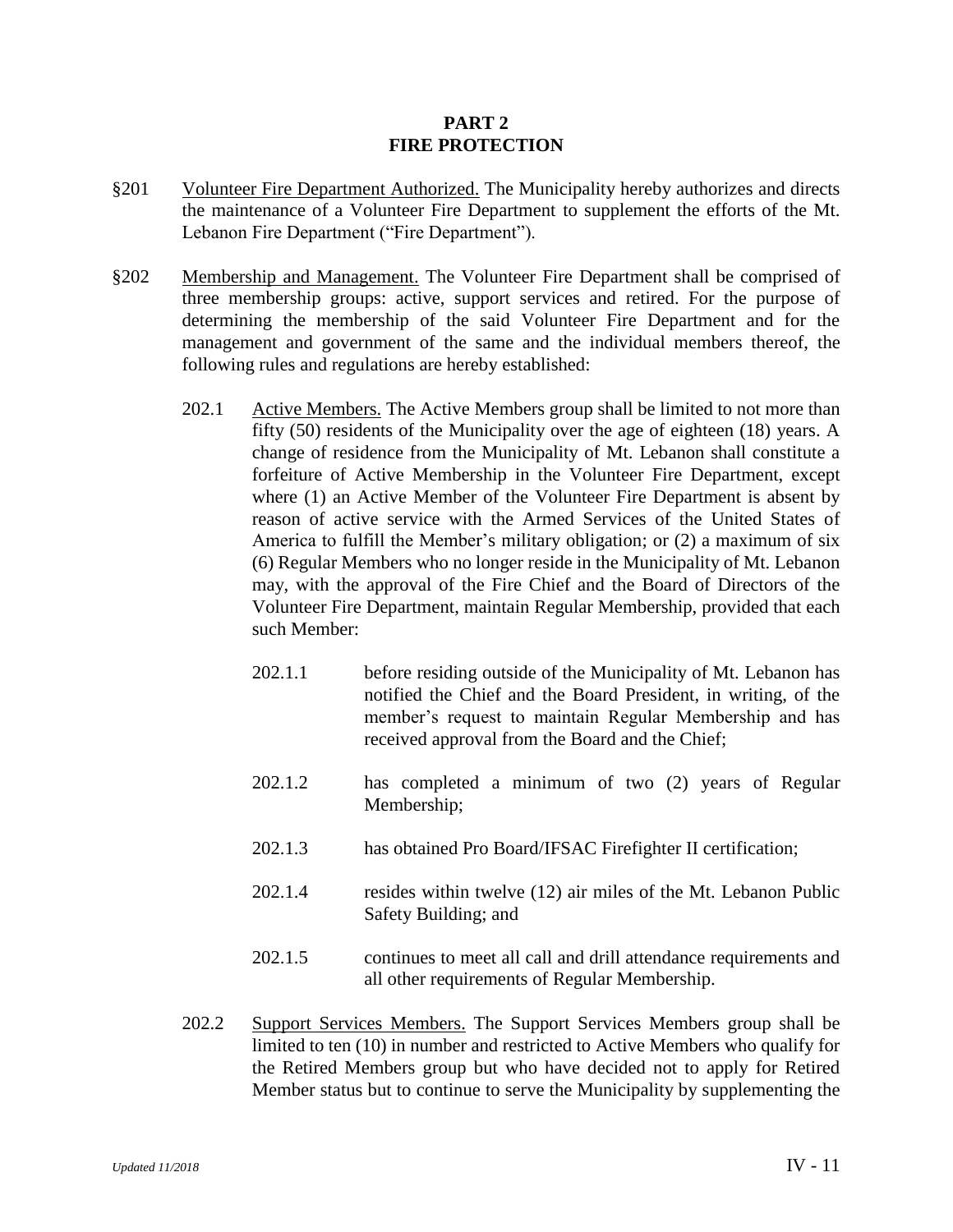Active Members group by performing non-emergency related activities. Acceptance into this level of membership shall be at the sole discretion and approval of the Fire Chief and the Board of Directors of the Volunteer Fire Department. A change of residence from the Municipality of Mt. Lebanon shall constitute a forfeiture of Support Services Membership in the Volunteer Fire Department, except where a Support Services Member of the Volunteer Fire Department is absent by reason of active service with the Armed Services of the United States of America to fulfill the Member's military obligation. The Volunteer Fire Department shall hold the "support" slot of such Member while the Member is serving active service with the Armed Services of the United States of America, PROVIDED that such Member contacts the Volunteer Fire Department within thirty (30) days immediately following the Member's Honorable Separation from the Armed Services of the United States of America and notifies the Volunteer Fire Department of his intent to resume, and in fact does resume, permanent residence within the Municipality of Mt. Lebanon within six (6) months immediately following the Member's Honorable Separation from the Armed Services of the United States of America.

- 202.3 Retired Members. The Retired Members group shall be unlimited in number, but shall be restricted to applicants who are either Active Members or Support Services Members in good standing and who have maintained such membership continuously for not less than ten (10) years immediately preceding the date of application for Retired Member status and who desire Retired Member status by reason of age, ill health or disability; PROVIDED, however, that the Board of Directors of the Volunteer Fire Department may waive the ten (10) year service requirement where the applicant requests Retired Member status by reason of disability caused or directly resulting from injury sustained while in the performance of duty with the Volunteer Fire Department.
- 202.4 No person shall be admitted to membership in the Volunteer Fire Department until his application has been approved by the Fire Chief and the membership of the Volunteer Fire Department.
- 202.5 No person shall be entitled to compensation for services rendered at fires unless he is either an Active Member or a Support Services Member of the Volunteer Fire Department in good standing in conformance with these regulations.
- 202.6 The use by members of the Volunteer Fire Department, either individually or as an organization, of the Fire Department quarters in the Public Safety Building shall be subject to such restrictions as the Commission may from time to time impose.
- 202.7 The management and government of the individual members of the Volunteer Fire Department in such matters as are not regulated by this Part 2 or in rules and regulations hereafter adopted from time to time by the Commission shall be vested in the Volunteer Fire Department.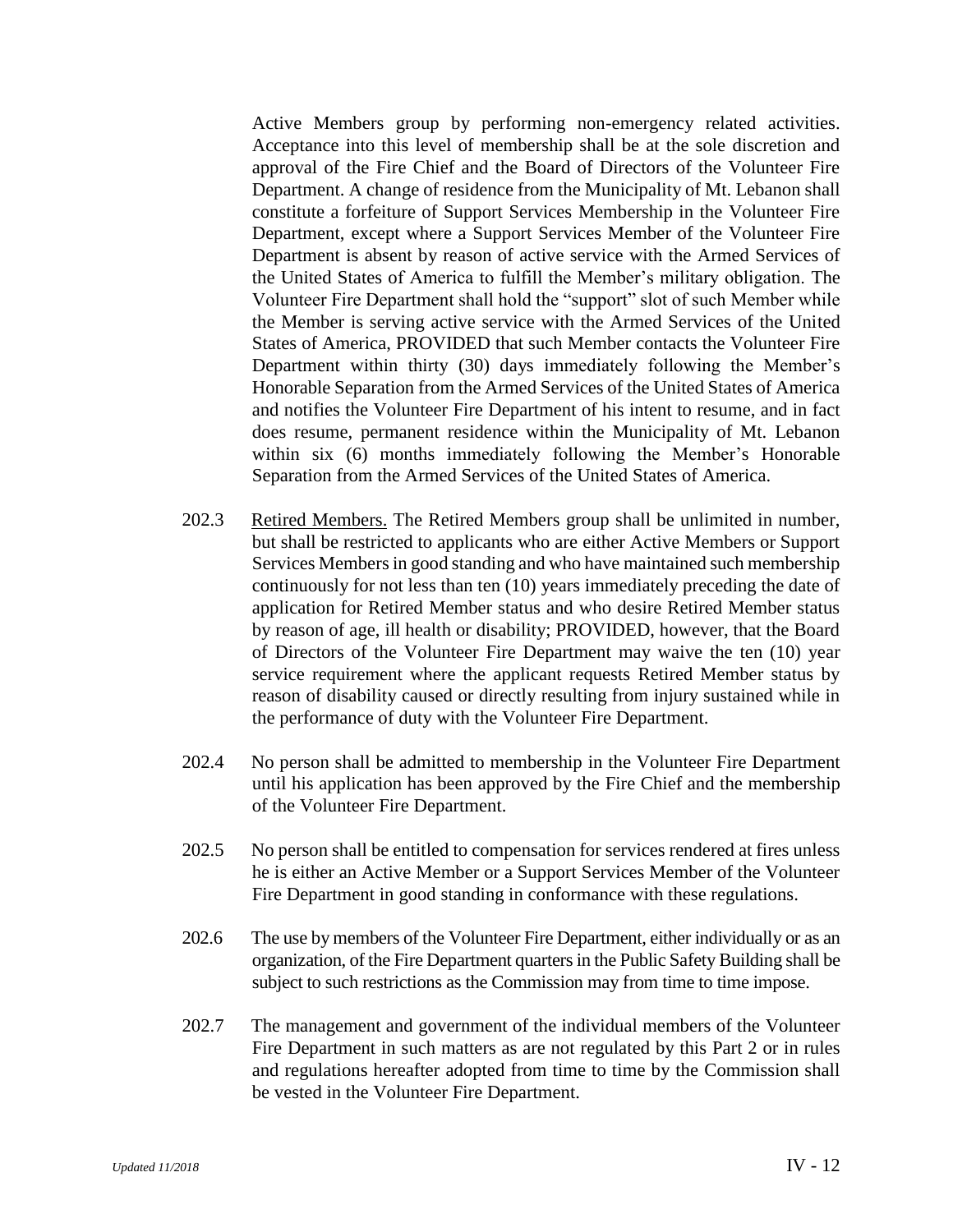- §203 Election of Officers. The members of the Volunteer Fire Department be and they are hereby authorized to elect from their number such other officers as they may require for the proper conduct of the Volunteer Fire Department.
- §204 Ownership of Fire Apparatus. All appropriations made by the Municipality to or for the use of the Volunteer Fire Department, whether of money or other property, shall continue to be the property of the Municipality, and any expenditures voluntarily made by the Volunteer Fire Department or citizens of the Municipality in the purchase, repair, ornamentation or maintenance of any fire apparatus belonging to the Municipality shall be deemed and treated as the property of the Municipality and none of the fire apparatus shall be removed permanently from the Municipality without the consent of the Commission.
- §205 Supervision of Volunteer Fire Department. The fire apparatus and the conduct of the Volunteer Fire Department operation at fires and coming to and from any fire shall be under the supervision and control of the Fire Chief or, in his absence, his designated representative, who shall report to and be responsible to the Commission for the proper care and maintenance of said apparatus and for its proper operation. All other activities of the Volunteer Fire Department shall be under the control of the officers thereof, elected from the Volunteer Fire Department.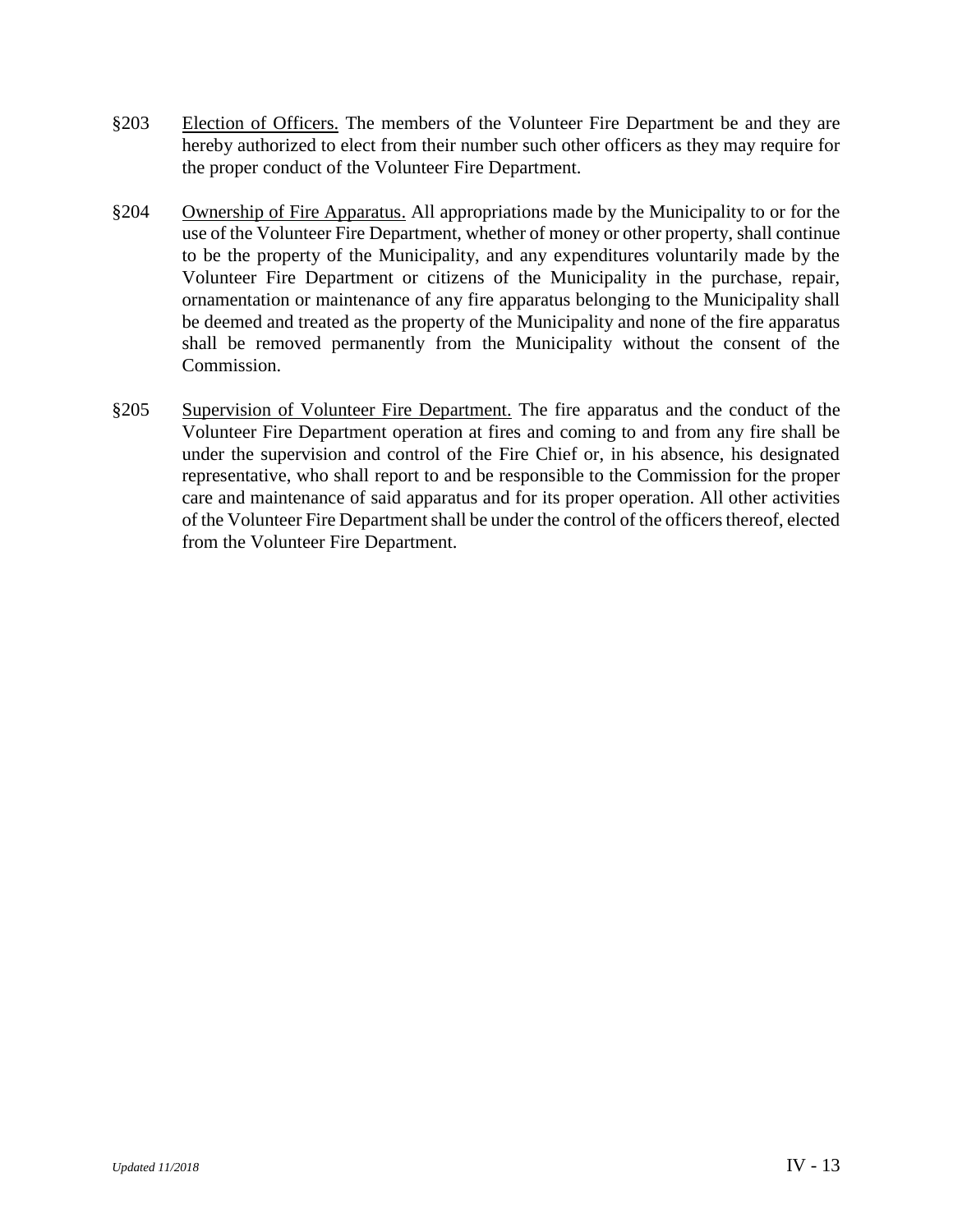#### **PART 3 FIRE CONTROL MEASURES**

§301 Definitions. For the purpose of this Part 3, certain words and terms are herein defined:

Authorized Emergency Vehicle: any fire apparatus or equipment owned by the Municipality and/or any vehicle owned by any fire Official, if such vehicle is equipped with red safety lamps and an audible warning signal.

Fire Chief: the Chief of the Fire Department of the Municipality.

Fire Official: the Fire Chief or any other individual member of the Fire Department having supervisory authority during a fire or other emergency call.

Street: any road or highway accessible to the public for vehicular traffic, including, but not limited to, private streets or access lanes, as well as all public streets and highways within the boundaries of the Municipality.

- §302 Authority at Fires and Other Emergencies. The Fire Official or his duly authorized representatives, as may be in charge at the scene of the fire or other emergency involving the protection of life and/or property, is empowered to direct such operations as may be necessary to extinguish or control any suspected or reported fires, gas leaks, or other hazardous conditions or situations or to take any other action necessary in the reasonable performance of their duty. The Fire Official may prohibit any person, vehicle or object from approaching the scene and may remove or cause to be removed from the scene any person, vehicle or object which may impede or interfere with the operations of the Fire Department. The Fire Official may remove or cause to be removed any person, vehicle or object from hazardous areas. All persons ordered to leave a hazardous area shall do so immediately and shall not reenter the area until authorized to do so by the Fire Official.
- §303 Interference with Fire Department Operations. It is unlawful to interfere with, attempt to interfere with, conspire to interfere with, obstruct or restrict the mobility of, or block the path of travel of any Authorized Emergency Vehicle in any way, or to interfere with, attempt to interfere with, conspire to interfere with, obstruct or hamper any Fire Department operations.
- §304 Compliance with Orders. A person shall not willfully fail or refuse to comply with any lawful order or direction of the Fire Official, nor shall any person willfully interfere with the compliance attempts of another individual.
- §305 Vehicles Crossing Fire Hoses. Vehicles shall not be driven or propelled over any unprotected fire hose of the Fire Department when laid down on any street, alley-way, private drive or any other vehicular roadway without the consent of the Fire Official in command of said operation.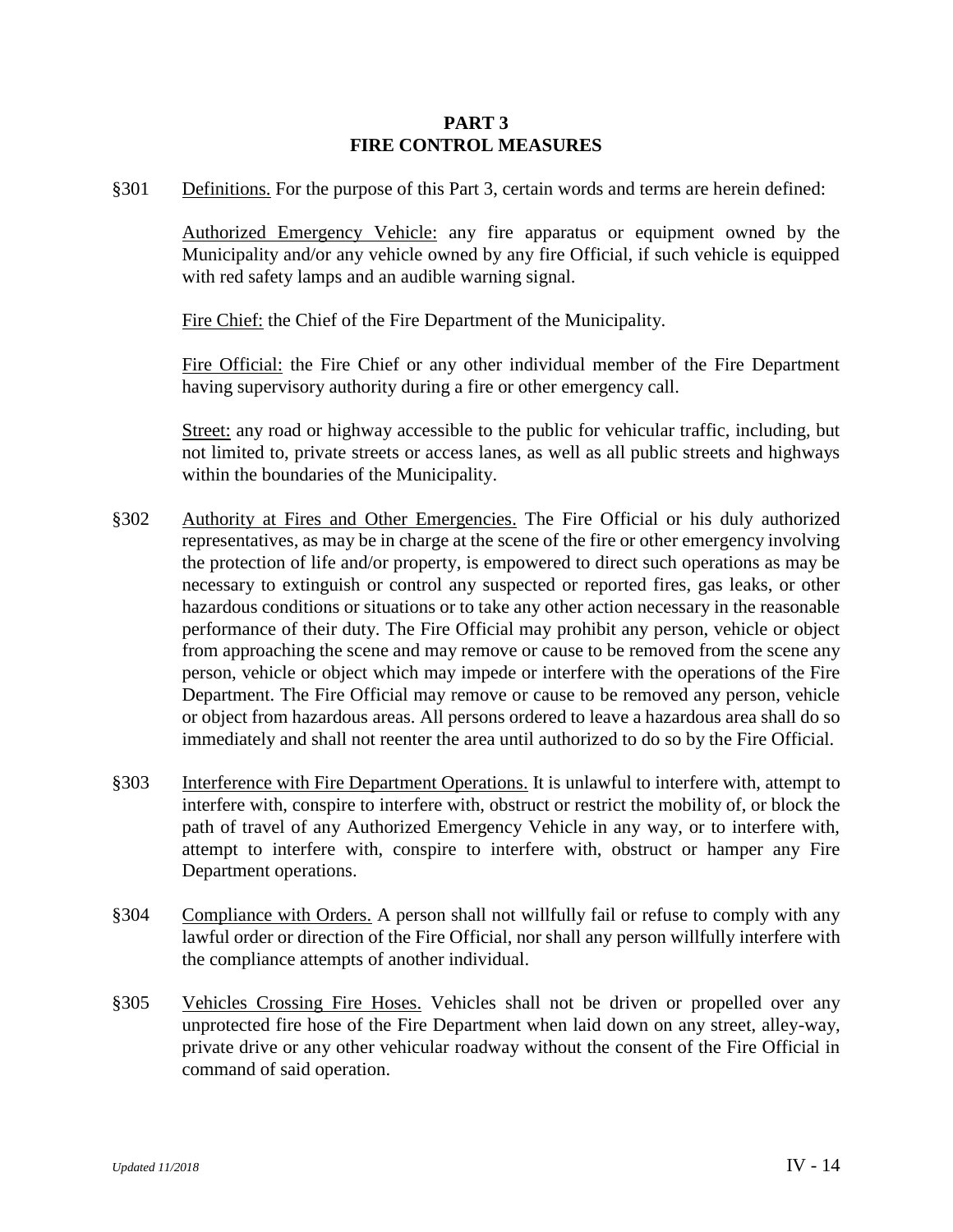- §306 Operation of Vehicles on Approach of Authorized Emergency Vehicles. Upon the approach of any Authorized Emergency Vehicle, giving audible and visual signals, the operator of every other vehicle shall immediately drive the same to position as near as possible and parallel to the right-hand edge or curb of the street or roadway, clear of any intersection, and shall stop and remain in such position until the Authorized Emergency Vehicle or vehicles shall have passed unless otherwise directed by the Fire Official or a police officer.
- §307 Vehicles Following Fire Apparatus. It is unlawful for the operator of any vehicle, other than one of official business, to follow closer than three hundred (300) feet from any fire apparatus traveling in response to a fire alarm, or to drive any vehicle within the block or immediate area where fire apparatus has stopped in answer to a fire alarm.
- §308 Unlawful Boarding or Tampering with Fire Department Emergency Equipment. A person shall not without proper authorization from the Fire Official in charge of said Fire Department emergency equipment cling to, attach himself to, climb upon or into, board, or swing upon any Authorized Emergency Vehicle, whether the same is in motion or at rest, or sound the siren, horn, bell or other sound-producing device thereon, or manipulate or tamper with, or attempt to manipulate or tamper with any levers, valves, switches, starting devices, brakes, pumps, or any equipment or protective clothing on, or a part of, any Authorized Emergency Vehicle.
- §309 Damage, Injury Fire Department Equipment, Personnel. It is unlawful for any person to damage or deface, or attempt, or conspire to damage or deface any Emergency Vehicle at any time, or to injure, or attempt to injure or conspire to injure Fire Department personnel while performing departmental duties.
- §310 Emergency Vehicle Operation. The driver of any Authorized Emergency Vehicle shall not sound the siren thereon or have the frontend lights on or disobey any existing traffic regulation, except when said vehicle is responding to an emergency call or when responding to, but not upon returning from, a fire. Tactical strategies such as, but not restricted to, "move-ups" do not constitute an emergency call. The driver of an Authorized Emergency vehicle may:
	- 310.1 Park or stand irrespective of the provisions of existing traffic regulations;
	- 310.2 Proceed past a red or stop signal or other sign, but only after slowing down as may be necessary for safe operation;
	- 310.3 Exceed the prima facie speed limit so long as he does not endanger life or property; and
	- 310.4 Disregard regulations governing direction of movement or turning in specified directions.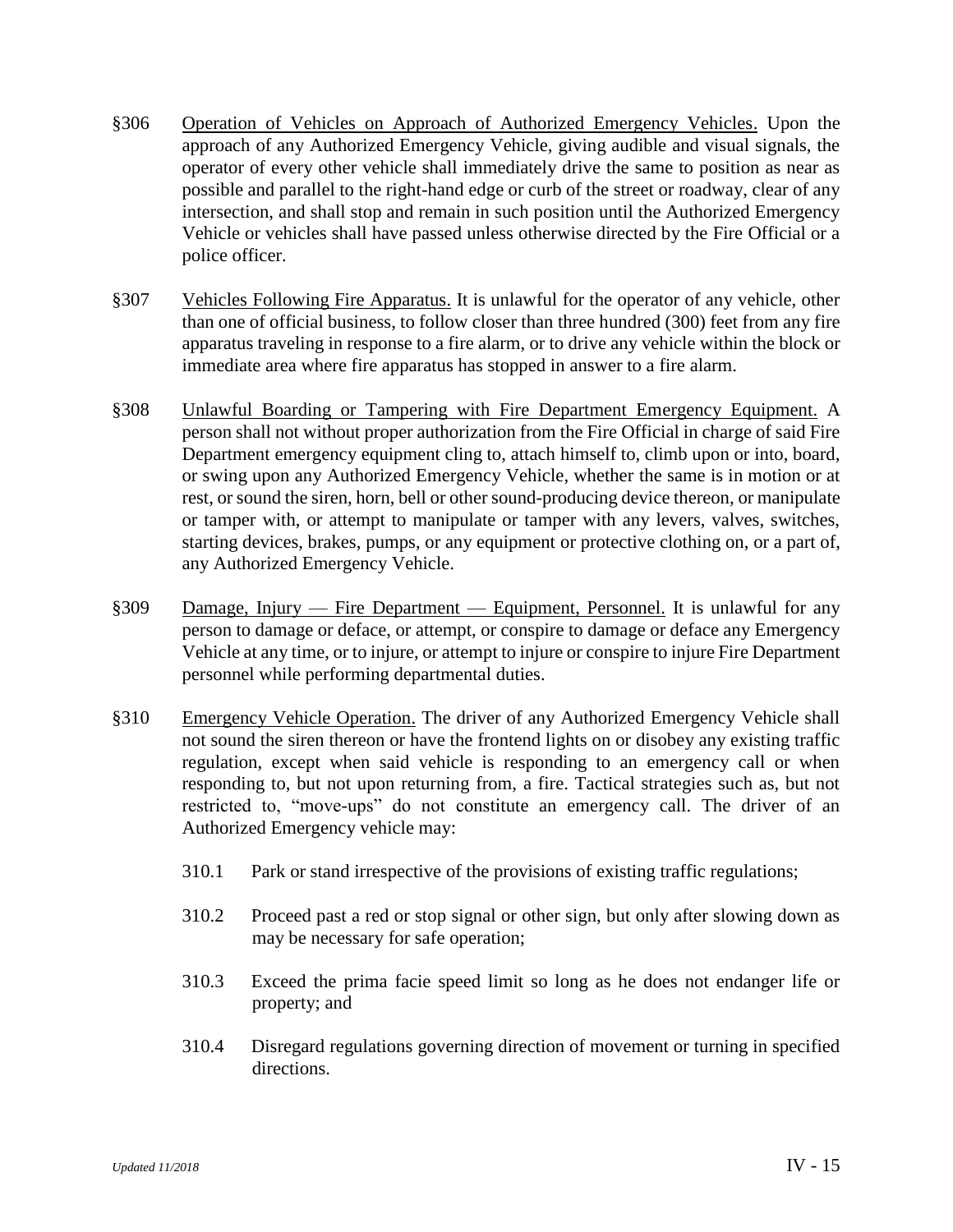The exemptions herein granted to an Authorized Emergency Vehicle shall apply only when the driver of any vehicle while in motion sounds audible signal by bell, siren or exhaust whistle as may be reasonably necessary, and when the vehicle is equipped with at least one lighted lamp displaying a red light visible under normal atmospheric conditions from a distance of five hundred (500) feet to the front of such vehicle.

- §311 Blocking Fire Hydrants and Fire Department Connections. It is unlawful to obscure from view, damage, deface, obstruct or restrict the access to any fire hydrant or any Fire Department connection for the pressurization of the fire suppression systems, including fire hydrants and Fire Department connections that are located on public or private streets and access lands, or on private property.
- §312 Hydrant Use Approval. A person shall not use or operate any fire hydrant intended for use of the Fire Department for fire suppression purposes unless such person first notifies the Fire Chief and secures permission from the water company having jurisdiction. This section does not apply to the use of such hydrants by a person employed by and authorized to make such use by, the water company having jurisdiction.
- §313 Public Water Supply. The Fire Chief shall recommend to the Manager of the Municipality the location or relocation of new or existing fire hydrants and the placement or replacement of inadequate water mains located upon public property and deemed necessary to provide an adequate fire flow and distribution pattern. A fire hydrant shall not be placed into or removed from service until approved by the Fire Chief.
- §314 Yard Systems. All new and existing oil storage facilities, lumber yards, amusement or exhibition parks, and educational or institutional complexes and similar occupancies and uses involving high fire or life hazards, and which are located more than one hundred fifty (150) feet from a public street or which require quantities of water beyond the capabilities of the public water distribution system, shall be provided with properly placed fire hydrants. Such fire hydrants shall be capable of supplying fire flows as required by the Fire Chief and shall be connected to a water system in accordance with accepted engineering practices. The Fire Chief shall designate and approve the number and location of the fire hydrants. The Fire Chief may require the installation of sufficient fire hoses and equipment housed in accordance with the approved rules and may require the establishment of a trained fire brigade when the hazard involved requires such measures. Private hydrants shall not be placed into or removed from service until approved by the Fire Chief.
- §315 Maintenance of Fire Suppression Equipment. A person shall not obstruct, remove, tamper with or otherwise disturb any fire hydrant or fire appliance required to be installed or maintained under the provisions of the Fire Prevention Code or Fire Code except for the purpose of extinguishing fire, training or testing purposes, recharging, or making necessary repairs, or when permitted by the Fire Chief. Whenever a fire appliance is removed as herein permitted, it shall be replaced or reinstalled as soon as the purpose for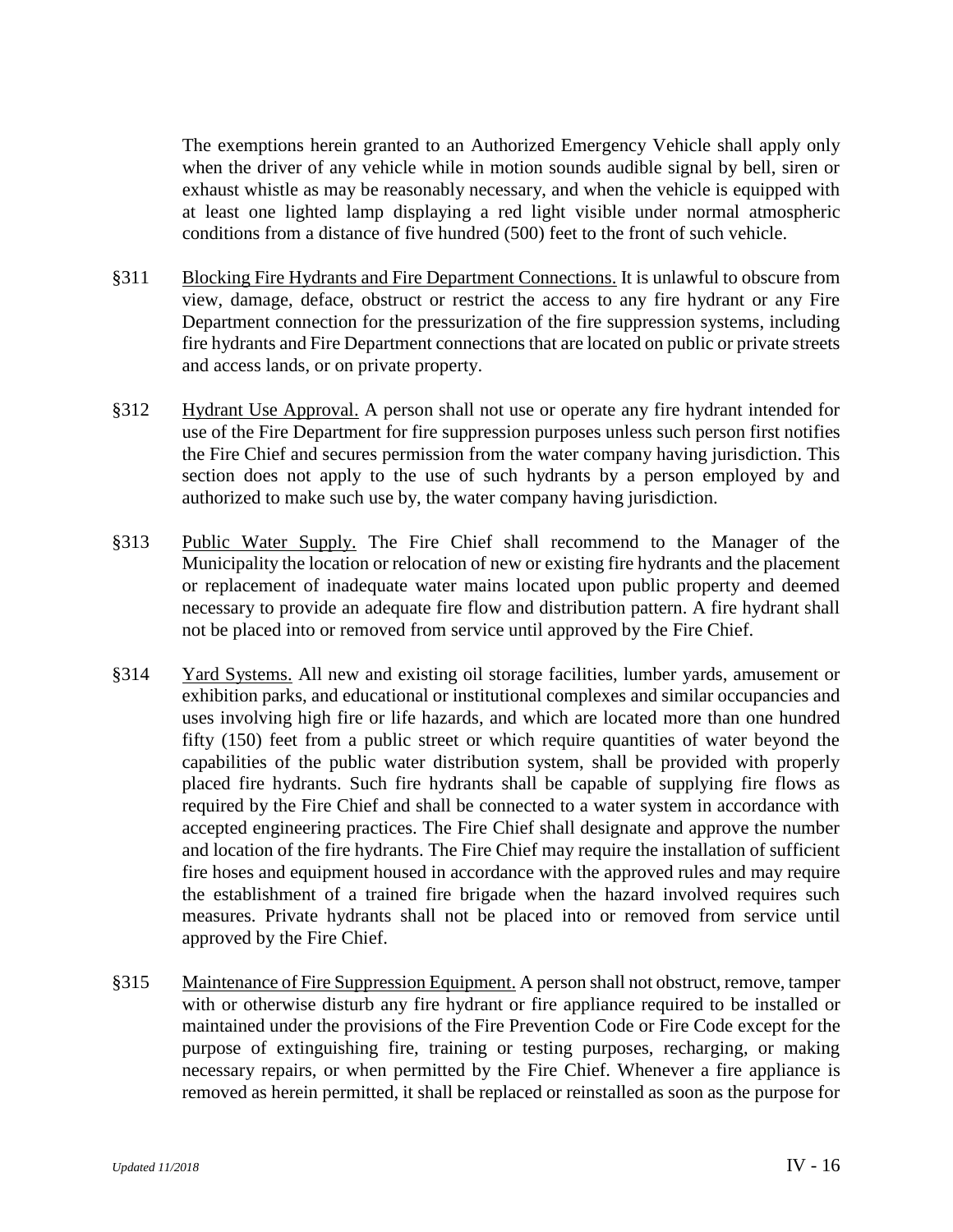which it was removed has been accomplished. Defective and non-approved fire appliances or equipment shall be replaced or repaired as directed by the Fire Chief.

- §316 Sale of Defective Fire Extinguishers. A person shall not sell, trade, loan or give away any form, type or kind of fire extinguisher which is not approved by the Fire Chief, or which is not in proper working order, or the contents of which do not meet the requirements of the Fire Chief. The requirements of this Section shall not apply to the sale, trade or exchange of obsolete or damaged equipment for junk and said units are permanently disfigured or marked with permanent sign identifying the unit as junk.
- §317 Street Obstructions. It is unlawful to erect, construct, place or maintain any bumps, fences, gates, chains, bars, pipes, wood or metal horses or any other type of obstruction in or on any street, within the boundaries of the Municipality, without consulting with the Fire Chiefs office.
- §318 Repealer. Any ordinance or parts thereof conflicting herewith be and the same are hereby repealed, with the exception of the ordinances specifically reserved from this repealer section by §319 of this Part 3.
- §319 Applicability of Other Laws. When any portion of this Part 3 is found to be in conflict with the BOCA Basic Fire Prevention Code of the Building Officials Code Administrators International, as has been adopted by Part 1 of this Chapter with any building, zoning, safety, health or other applicable law, ordinance or Code of the Municipality or with any regulation of the Allegheny County Health Department, now in force or hereafter adopted, the provision which establishes the higher standard for the promotion and protection of the safety and welfare of the public shall prevail.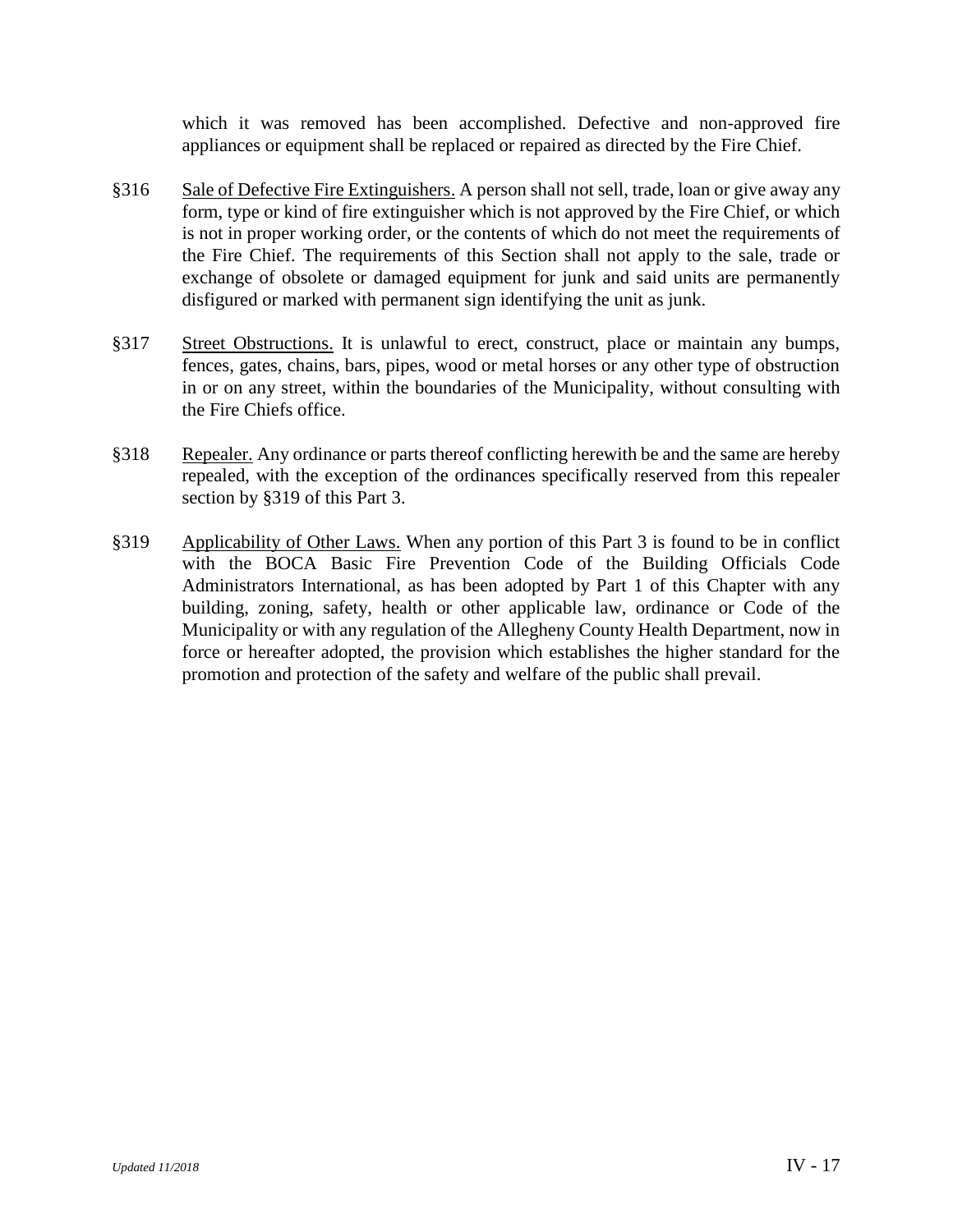## **PART 4 FIRE CODE**

§401 Definitions. For the purpose of this Part, the following terms shall have the meaning respectively ascribed to them in this Section unless from the particular context it clearly appears that some other meaning is intended. Other than words in this Section, those words which are defined in the International Fire Code, 2015 Edition, shall have the same definition as that employed in the International Fire Code, 2015 Edition.

New: Buildings, renovations, additions, facilities or conditions not in existence prior to the adoption of this code. Such buildings, facilities or conditions shall be regulated by the Pennsylvania Uniform Construction Code, as amended.

§402 Adoption of Provisions in the International Fire Code. The Municipality of Mt. Lebanon herby adopts, for the purpose of establishing rules and regulations for regulating and governing the safe-guarding of life and property from fire and explosion hazard arising from the storage, handling and use of hazardous substances, materials, and devices and from conditions hazardous to life or property in occupancy of building and premises in Mt. Lebanon, including administration, enforcement and penalties, the following provisions of the International Fire Code, 2015 Edition, or any subsequent editions(s), if any, save and except such portions as are herein after deleted, modified, or amended of which three (3) copies have been and are now on file in the office of the Fire Code Official and the same is hereby adopted and incorporated by reference as fully as if set out at length herein:

Adopted Provisions of the International Fire Code §101.1 as amended below; §101.2 through §101.2.1; §101.3 through §101.5; §102.2 in its entirety; §103 in its entirety; §104.1 through §104.6.4 §104.10 through §104.11.3; §105.1 through §105.1.1; §105.1.2; §105.1.3; §105.2 through §105.2.3; §105.2.4 as amended below; §105.3.2 as amended below; §105.6 through §105.6.48; §105.7 through §105.7.14; §106.1 through §106.2; §107 in its entirety; §108.1 as amended below; §109.1 through §109.3; §109.4 as amended below;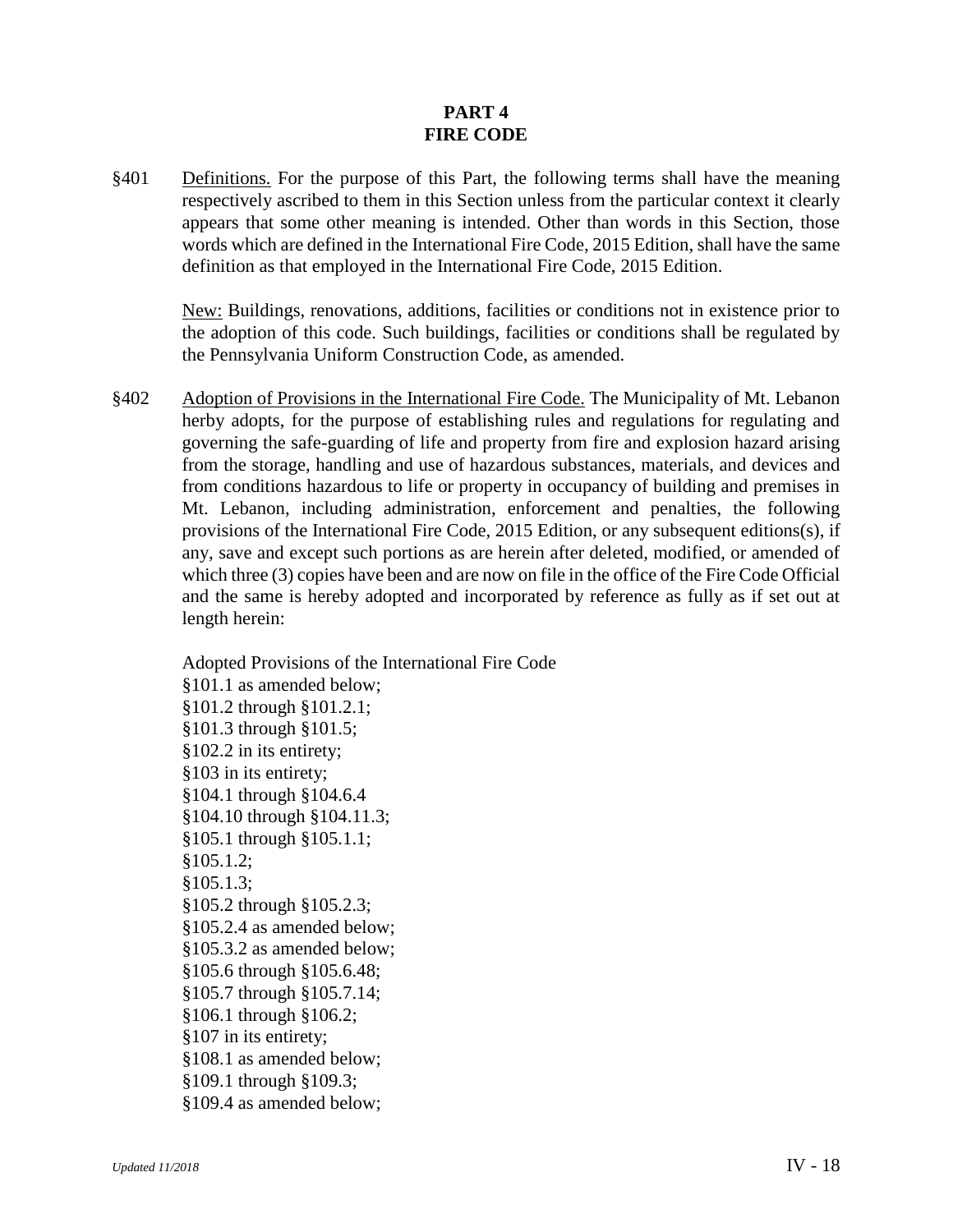§110.2; §111.3; §112.1; §113.1 as amended below; §301.1 through §308.1.2; §308.1.3 as amended below; §308.1.4 through §310.1; §310.2 as amended below; §310.3 through §314.4; §315.1 as amended below; §315.2 through §315.3.2; §315.3.3 as amended below; §315.3.4 through §318.1; Chapter 4 in its entirety; §503.1 through §503.6; §504.2; §505.1 as amended below; §506.1 as amended below; §5061.1 through §506.2; §507.5 in its entirety; §510 in its entirety; §603.4 through §603.5.2; §603.7 in its entirety; §605.1 through §605.10.4; §608.1 through §608.7.2; §609.3 through §609.4; Chapter 7 in its entirety; §805 through §808, as amended below; §901.6 through §901.9; §903.5; §904.12.5 through §904.12.6.3; §904.13.2; §906 in its entirety; §907.8 through §907.8.2; §907.8.5; §909.20 through §909.20. 6 ; §912.3 through §912. 7 ; §913.5; §1017.4 through §1017.6 as amended below; §103 1 in its entirety; §2105 through §2107 in its entirety; Chapter 22 in its entirety; §2305.2 in its entirety; Chapter 24 in its entirety; Chapter 26 in its entirety; Chapter 28 in its entirety;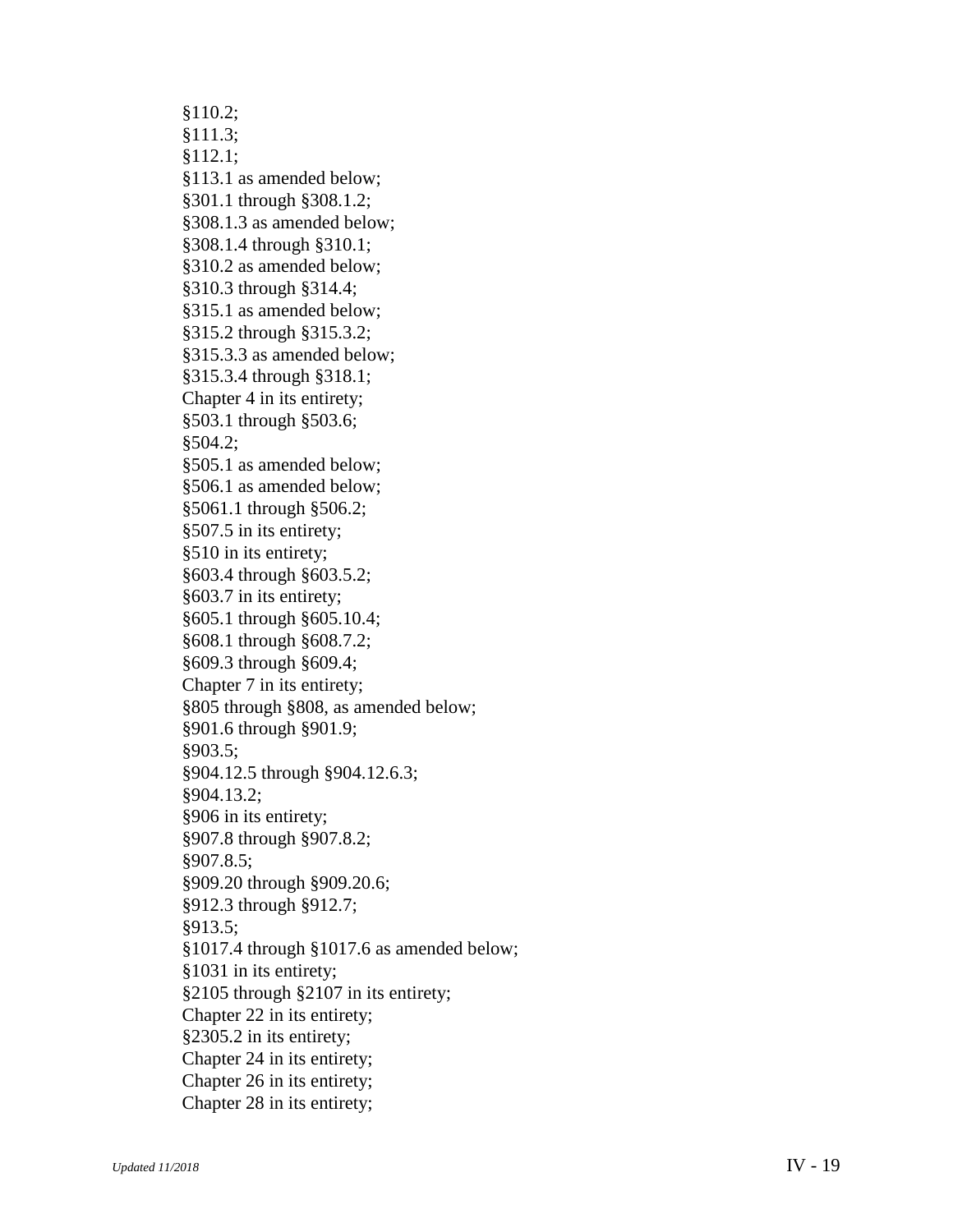Chapter 30 through Chapter 4437 in their entirety; Chapter 50 through Chapter 67 in their entirety; Chapter 80 only as referenced by adopted provisions. Appendices E through I.

- §403 Amendments Made in 2009 International Fire Code. In order to complete this chapter, the following information shall be inserted in the International Fire Code, 2015 Edition, or any successor edition(s).
	- A. 110.1 Title. These regulations shall be known as the Fire Code of Mt. Lebanon, Pennsylvania, hereinafter referred to as "this code."
	- B. 105.2.4 Action on application/renewal of application. The *fire code official* shall examine or cause to be examined all applications for permits/permit renewals and amendments thereto within a reasonable time after filing. The *fire code official* shall inspect or cause to be inspected the operation for which the application/renewal has been filed. If the application/renewal of the operation do not conform to the requirements of pertinent laws, the *fire code official* shall reject such application/renewal in writing, stating the reasons therefor. If the *fire code official* is satisfied that the proposed operation conforms to the requirements of this code and all laws and ordinances applicable thereto, the *fire code official* shall issue a permit/renewal therefor as soon as practicable.
	- C. 105.3.2 Extensions. A permittee holding an unexpired permit shall have the right to apply for an extension of the time within which the permittee will commence work under that permit when work is unable to be commenced within the time required by this section for good and satisfactory reasons. The *fire code official* is authorized to grant, in writing, one extension of that time period of a permit for a period not more than 90 days. Such extensions shall be requested by the permit holder in writing and justifiable cause demonstrated.
	- D. 108.1 Board of appeals established. Any owner or person who is aggrieved with the ruling or decision of the code official in any matter relative to the interpretation or enforcement of any of the provisions of this fire prevention code, may appeal such decision or interpretation to the Mt. Lebanon Codes Review Board in accordance with the Mt. Lebanon Code, Chapter I, §54, and the bylaws of such board. The decisions of the Codes Review Board shall be subject to the appropriate appeal procedures as provided by the law.
	- E. 109.4 Violation penalties. Persons who shall violate a provision of this code or shall fail to comply with any of the requirements of a permit or certificate used under provisions of this code, shall be guilty of a Summary Offense, punishable by a fine or not more than one thousand (\$1,000) dollars or by imprisonment not exceeding thirty (30) days, or both such fine and imprisonment. Each day that a violation continues after due notice has been served shall be deemed as a separate offense.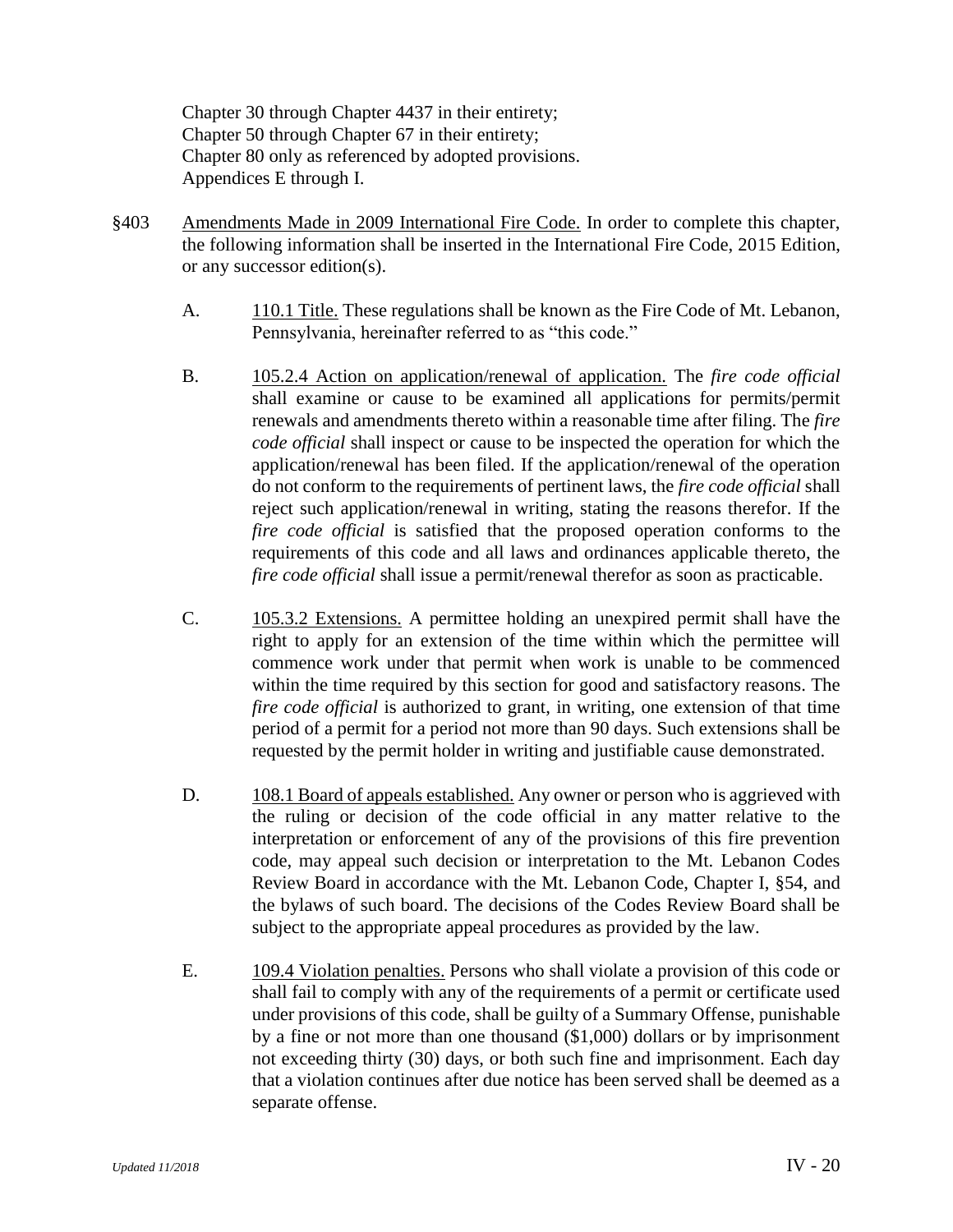- F. 113.1 Fees. A permit shall not be issued until the fees have been paid, nor shall an amendment to a permit be released until the additional fee, if any, has been paid. Fees for permits required by this Code shall be established by resolution adopted by the Mt. Lebanon Commission. Renewal fees shall be the same as the first time permit fees. Renewal fees shall be due and payable at the time of the filing for a permit renewal.
- G. 308.1.3 Torches for removing paint and removing/applying roofing. Persons utilizing a torch or other flame producing device for removing paint or the application and/or removal of roofing or other materials to a structure shall comply with the following:
	- 1. An operating kettle, where applicable, shall be attended by a minimum of one (1) employee knowledgeable of the operations and hazards. The employee shall be within one hundred (100) feet (30.48 m) of the kettle and have the kettle within sight. Ladders or similar obstacles shall not form a part of the route between the attendant and the kettle.
	- 2. There shall be a portable fire extinguisher complying with §906 and with a minimum 40-B:C rating within twenty-five (25) feet (7.62 m) of each asphalt (tar) kettle during the period such kettle is being utilized, and one additional portable fire extinguisher with a minimum 40-B:C rating on the roof being covered.
	- 3. Provide a minimum of one (1) portable fire extinguisher complying with §906 and with a minimum 4-A rating, two (2) portable fire extinguishers, each with a minimum 2-A rating, or a water hose connected to a water supply on the premises where such burning is done. The person doing the burning shall remain on the premises one (1) hour after the torch or flame-producing device is utilized.
	- 4. A permit accordance with §105.6 shall be secured from the *fire code official* prior to the utilization of a torch or flame-producing device to remove paint or remove/apply roofing or other material to a structure.
- H. 301.2 Prohibited areas. Smoking shall be prohibited where conditions are such as to make smoking a hazard, including areas of piers, wharves, warehouses, stores, industrial plants, institutions, schools, assembly occupancies, elevators, spaces where combustible materials are stored or handled and other locations as determined by the code official.
- I. 315.1 General. Storage, use and handling of miscellaneous flammable and/or combustible materials shall be in accordance with this section. A permit shall be obtained in accordance with §105.6.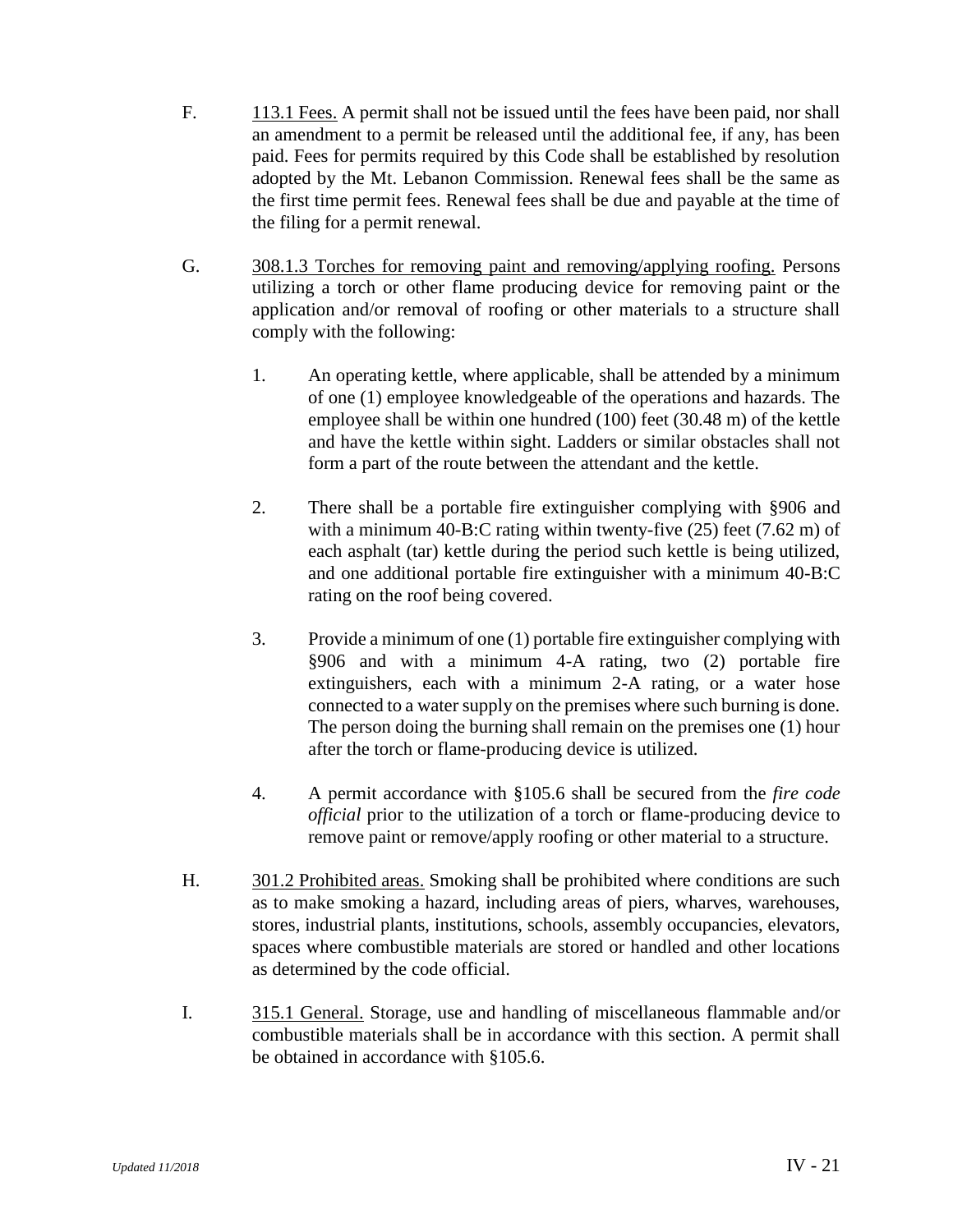- J. 315.3.3 Equipment rooms and service equipment. Combustible and/or flammable materials shall not be stored in boiler rooms, mechanical rooms or electrical equipment rooms, or fire command centers as specified in §508.15. A minimum clearance area of three (3) feet (0.915 m) shall be maintained around all building service equipment, including electric panels, gas shutoffs, water shutoffs, transformers, fire protection system equipment and telecommunications equipment. Aisle ways or clear access must be maintained to all service equipment.
- K. 505.1 Address identification. Existing buildings shall have approved address numbers, building numbers or approved building identification placed in a position that is plainly legible and visible from the street or road fronting the property. These numbers shall contrast with their background. Address numbers shall be Arabic numbers or alphabetical letters. Number shall be a minimum of four (4) inches high with a minimum stroke width of 0.5 inches. Where access is by means of a private road and the building cannot be viewed from the public way, a monument, pole or other sign or means shall be used to identify the structure.
- L. 506.1 Where required. Where access to or within a building or occupancy is unduly difficult due to secured openings; or, where immediate access for life saving or firefighting is necessary; or, where the building or occupancy contains automatic fire suppression or fire protective signaling systems with controls located in secured locations, as determined by the fire department, a Knox Box brand key box shall be required. The box shall be of an approved design and shall be installed in a location approved by the fire department. The box shall contain necessary keys to access the common areas of the building or occupancy.
- M. 805. Upholstered furniture and mattresses in existing buildings.
- N. 806. Decorative vegetation in existing buildings.
- O. 807. Decorative materials other than decorative vegetation in existing buildings.
- P. 808. Furnishings other than upholstered furniture and mattresses or decorative materials in existing buildings.
- Q. 901.6.2 Records. Records of all system inspections, tests, and maintenance required by the referenced standard shall be maintained on the premises for a minimum of three (3) years and shall be provided to the fire department, by the company performing the inspections and maintenance, via the fire department's third-party inspection reporting system, Brycer, LLC.